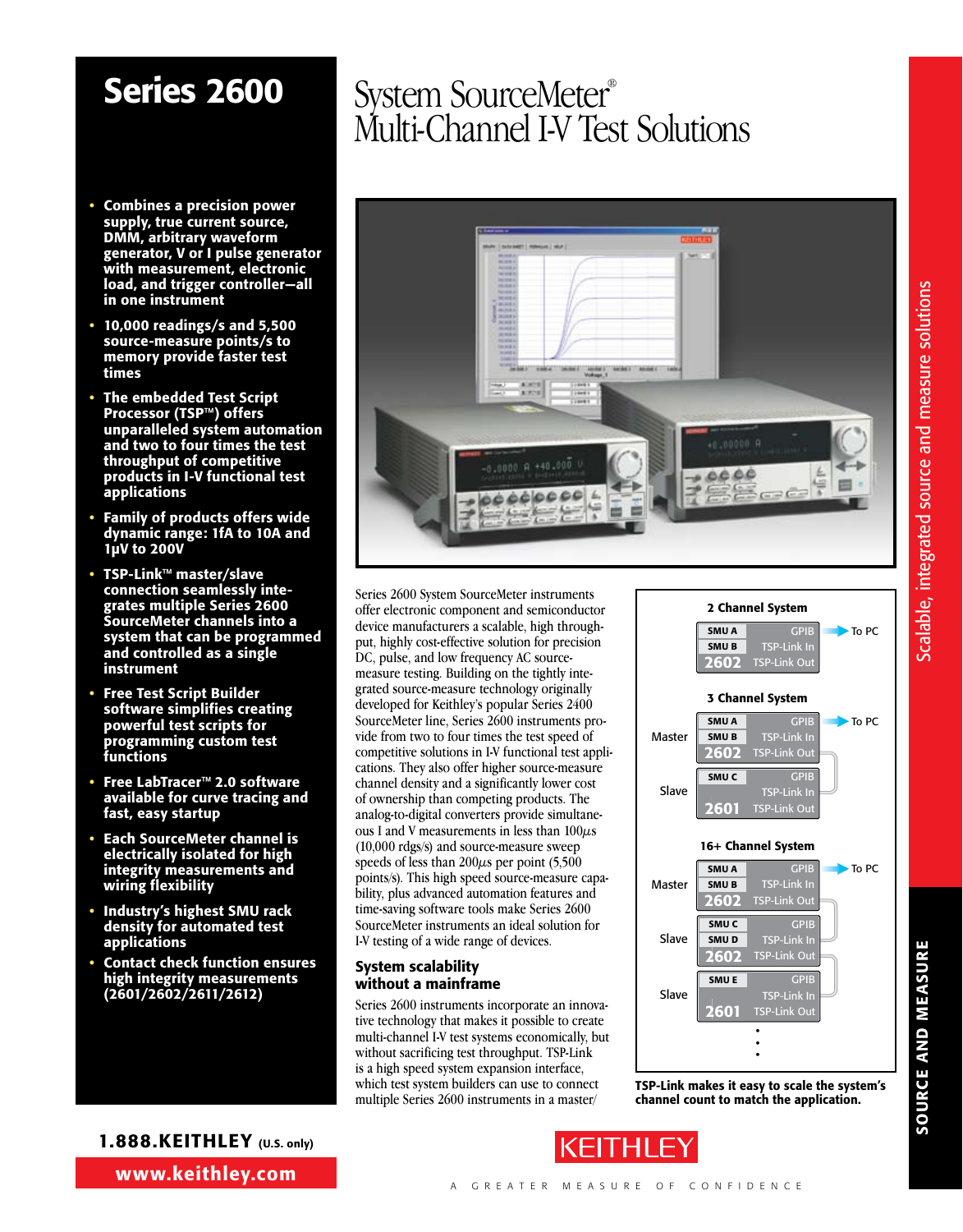#### Ordering Information

| 2601 | <b>Single-channel</b><br><b>System SourceMeter</b><br>Instrument (3A)          |
|------|--------------------------------------------------------------------------------|
| 2602 | Dual-channel<br><b>System SourceMeter</b><br>Instrument (3A)                   |
| 2611 | <b>Single-channel</b><br><b>System SourceMeter</b><br><b>Instrument (200V)</b> |
| 2612 | <b>Dual-channel</b><br><b>System SourceMeter</b><br>Instrument (200V)          |
| 2635 | Single-channel<br><b>System SourceMeter</b><br>Instrument (1A)                 |
| 2636 | <b>Dual-channel</b><br><b>System SourceMeter</b><br>Instrument (1A)            |

#### Accessories Supplied

#### 237-ALG-2

Scalable, integrated source and measure solutions

- Low Noise Triax Cable with Alligator Clips, 2m (6.6 ft.) (two supplied with 2636, one with 2635)
- 2600-IAC Safety Interlock Adapter Connector (one supplied with 2611/2612 and 2635/2636)
- 2600-Kit Mating screw terminal connectors with strain relief and covers (2601/2602/2611/2612)

CA-180-3A TSP-Link Cable

LabTracer Software (downloadable) Test Script Builder Software

### Series 2600 System SourceMeter® Multi-Channel I-V Test Solutions

slave configuration. Once connected, all the Series 2600 instruments in a system can be programmed and operated under the control of the master unit, just as if they were housed in the same chassis. By eliminating the need for a chassis/mainframe, the TSP-Link provides virtually unlimited flexibility to scale a test system's channel count up or down as the application requires, while ensuring seamless integration.

#### New capabilities for increasing test speed and lowering test cost

#### **The Test Script Processor (TSP)**

Any Series 2600-based system can run high speed, embedded test scripts on the master unit's Test Script Processor (TSP), the other major new technology on which the Series 2600 is based. The test sequence is processed and run on the embedded computer in the instrument, rather than from an external PC controller, so delays due to GPIB traffic congestion are eliminated. TSP test scripts allow throughput gains of up to 10× over equivalent PC-based programs controlling the same instruments via GPIB. TSP test scripts can be loaded and run from the front panel or over the system's GPIB interface. A single TSP test script, running on the master unit, can control all the SourceMeter channels in the system and acquire data from any Series 2600 instrument connected to the TSP-Link, which supports connections for up to 32 SourceMeter channels.

> scripts for: • Sweeping **Pulsing**

> > Waveform generation

current/voltage)

Factory and custom TSP test scripts The Test Script Processor is programmed with a simple BASIC-style programming language that runs in real time on the instrument. Keithley provides built-in test

Common component tests like binary search,  $V_F$ ,  $V_{TH}$ , LIV (light intensity/

A number of test scripts are included in the instrument, while others can be downloaded at no charge from www. keithley. com. These pre-written factory test scripts can be used as provided or easily customized for a given application, so production users can get their systems up and running faster than ever before. Users can also create custom test scripts in several different ways, including a programming tool called Test Script Builder. Custom scripts can be downloaded from the PC to the master SourceMeter unit and saved in non-volatile memory. All six models provide 16 megabytes of nonvolatile memory for storing up to 50,000 lines of TSP code and more than 100,000

#### **TSP for advanced automation**

A Series 2600-based system can stand alone as a complete measurement and automation solution for semiconductor device or component testing, with the master unit controlling sourcing, measuring, pass/fail decisions, test sequence flow control, binning, and the component handler or prober. In contrast with existing embedded test sequencers for instrumentation, the TSP test scripts offer far greater programming flexibility, including support for:

- Instrument command queuing
- Modular subroutines with passable parameters
- Pass/fail and limit testing
- A wide range of math operations
- Flexible branching and looping capability
- Flexible external triggering
- Intelligent digital I/O read and write capability
- RS-232 communication

#### **Third-generation SMU design ensures faster test times**

The Series 2600's new SMU design enhances test speed in several ways. For example, while earlier designs used a parallel current ranging topology, the Series 2600 uses a series ranging topology (patent pending), which provides faster and smoother range changes and outputs that

#### settle more quickly. It also allows the current output limit to be programmed independently of the measurement current range for fast charging of capacitive loads and more intuitive operation during bench use.

readings.

Each Series 2600 SourceMeter channel offers a highly flexible, four-quadrant source coupled with precision voltage and current meters/limiters. Each channel can be configured as a:

- Precision power supply (up to 200V and 3A DC/10A pulsed output with 1pA readback resolution)
- True current source

SOURCE AND MEASURE **Solutions** Scalable, integrated source and measure solutions **SOURCE AND MEASURE** 



1.888.KEITHLEY (U.S. only)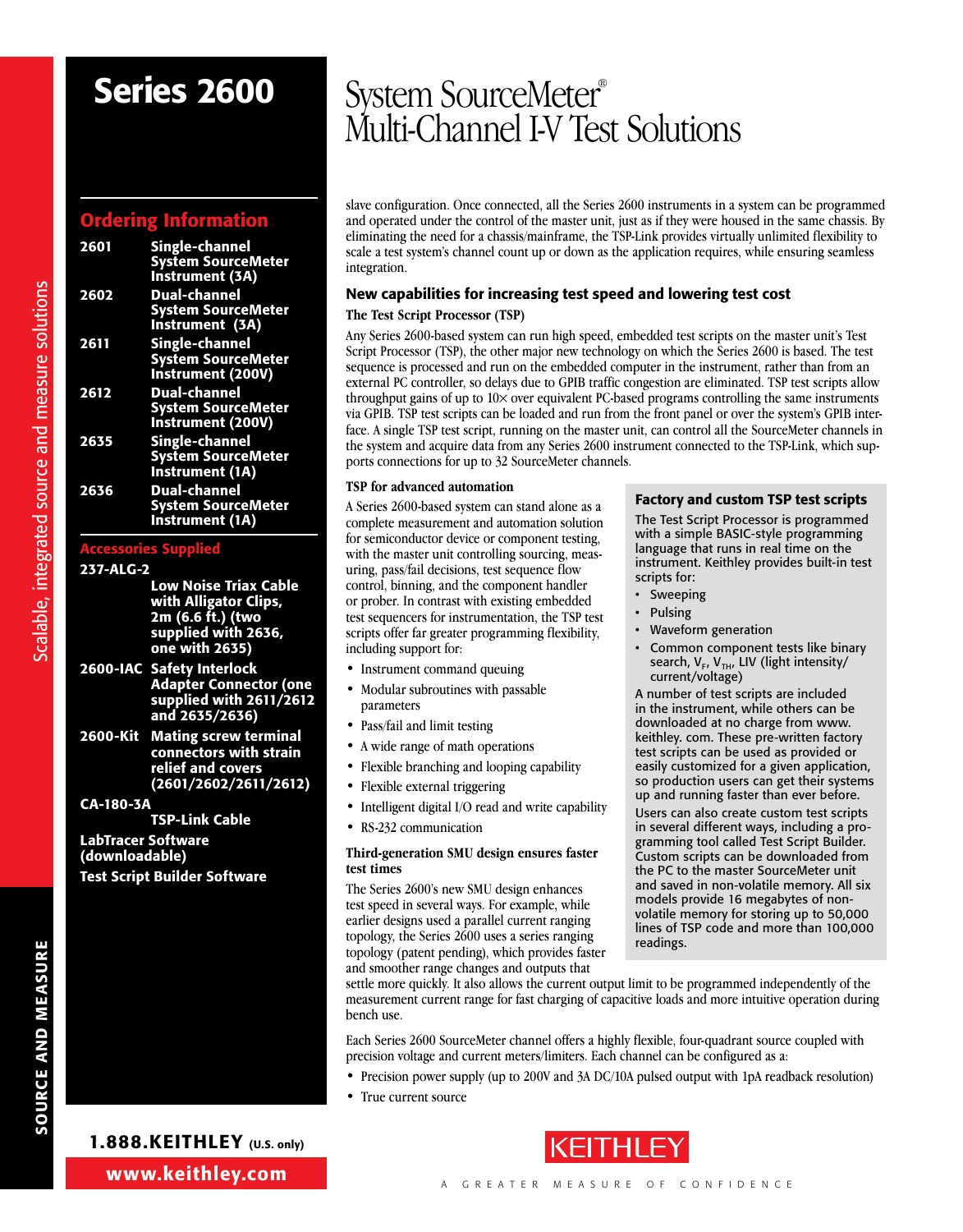- DMM (DCV, DCI, ohms, power, with 5½-digit resolution)
- Power V or I pulse generator (Pulse width:  $200\mu s$  and longer—source and measure)
- Power V or I waveform generator (20-point sine wave up to 400Hz in a TSP test script)
- Electronic load (with sink mode capability)

#### **High speed and precision A/Ds with simultaneous source-readback**

All Series 2600 instruments provide four-quadrant operation and can be connected in series or in parallel to extend their dynamic range. In the first and third quadrants, they operate as a source, delivering power to a load. In the second and fourth quadrants, they operate as a sink, dissipating power internally. They measure voltage and current simultaneously with up to 5<sup>1/2</sup>-digit resolution, and they display voltage, current, resistance, or power readings.

Two analog-to-digital converters per channel (one for I, one for V) can run simultaneously, providing precise source-readback without sacrificing test throughput. These A/D converters offer the flexibility of programmable integration rates, allowing the user to optimize for either high speed (>10,000 rdgs/s at 0.001 NPLC setting) or for high resolution (up to 24 bits at 10 NPLC setting) to make high accuracy measurements.

#### **Digital I/O Interface**

A back panel port on every Series 2600 instrument provides 14 bits of universal digital I/O to link the instrument to a variety of popular handlers for sorting and binning components after testing. These I/O lines are also backward-compatible with Keithley's earlier Trigger Link instrument triggering technology. These lines simplify integrating Series 2600 instruments into systems that employ other external instrumentation, including Series 2400 SourceMeter instruments, Series 7000 switch mainframes, and Series 2700 Integra data acquisition/multimeter systems.

#### **Built-in Contact Check Function**

The Contact Check function (available in Models 2601, 2602, 2611, and 2612 only) makes it simple to verify good connections quickly and easily before an automated test sequence begins. This eliminates measurement errors and false product failures associated with contact fatigue, breakage, contamination, loose or broken connection, relay failures, etc.

#### **Spanning I-V test applications from R&D to functional test**

The Series 2600 SourceMeter Instruments provide simple-to-use yet powerful solutions for R&D testing. At the same time, they offer the speed and reliability needed for volume production testing.

#### **High power and simplicity for R&D applications**

In R&D and device characterization environments, Series 2600 instruments offer high testing versatility for both interactive and automated testing. The free downloadable LabTracer 2.0 software allows users to configure and control up to eight Series 2600 or 2400 SourceMeter channels quickly and easily for curve tracing or device characterization. It provides a simple graphical user interface for setup, control, data acquisition, and graphing of DUT data from SourceMeter instruments. When used together, LabTracer and SourceMeter instruments offer lab users a powerful, easy-to-use, and economical alternative to chassis-based solutions.



#### Series vs. parallel ranging topologies



#### Models 2601 and 2602 I-V capability







Models 2635 and 2636 I-V capability



**SOURCE AND MEASURE** SOURCE AND MEASURE

www.keithley.com 1.888.KEITHLEY (U.S. only)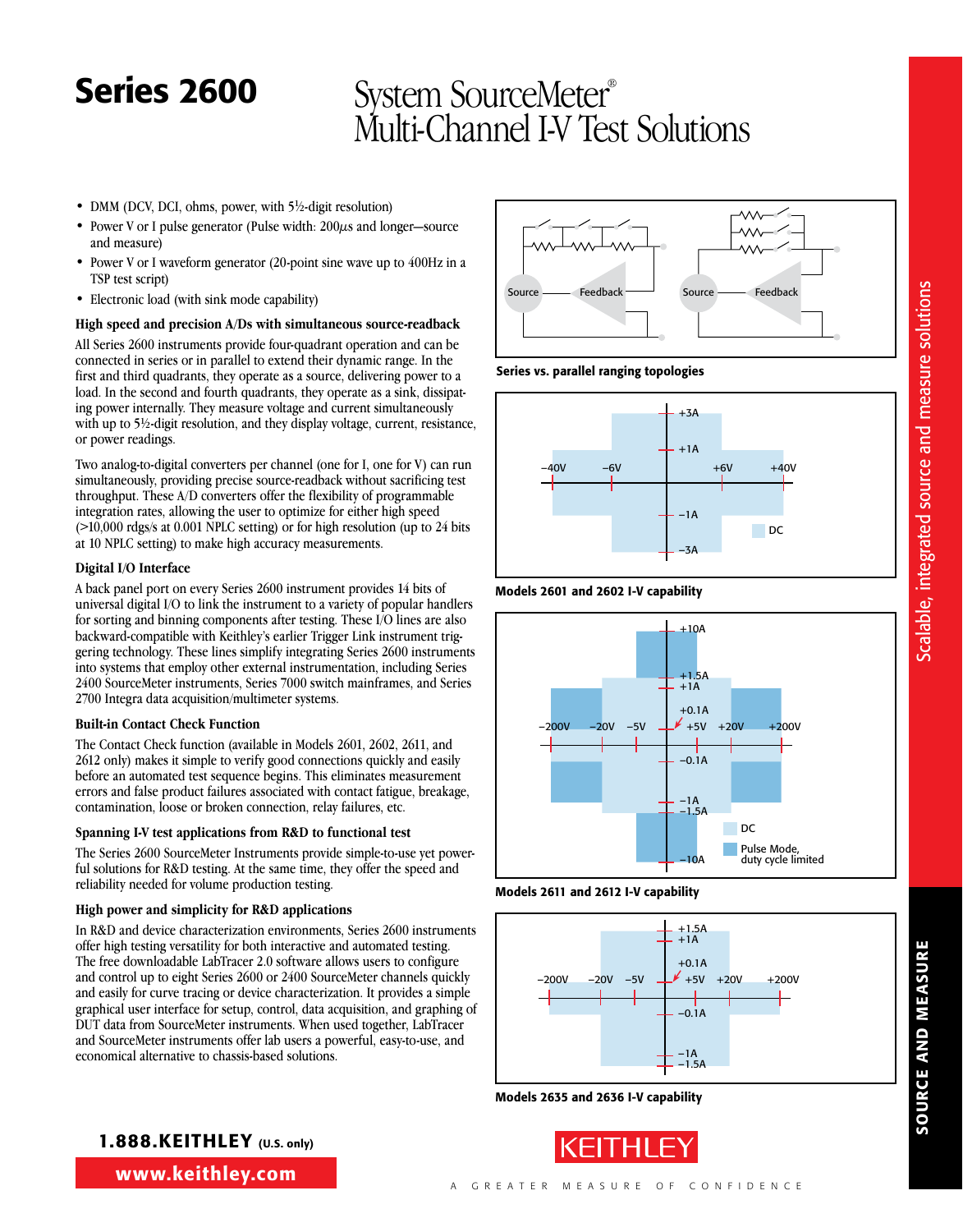

Graphical instrument setup. LabTracer 2.0 supports up to eight Series 2600 SourceMeter channels. Model 2400 and Model 2410 SourceMeter instruments are also supported for extended voltage capability. Drop-down menus in LabTracer 2.0's instrument setup window allow configuring any channel of a SourceMeter instrument for fixed point or sweeping operation. Once the instrument is configured, a single key press is all it takes to execute a test.

|               |                    | Syntromes to reveal data |                  |                                          | Cose-DataCanter |                                                    | <b>KEITHLEY</b>  |
|---------------|--------------------|--------------------------|------------------|------------------------------------------|-----------------|----------------------------------------------------|------------------|
| <b>URAAPH</b> | DATA SYEET         | PORMULAS INC.F.          |                  |                                          |                 | data syncretation canceled by user                 |                  |
|               |                    |                          |                  |                                          |                 |                                                    |                  |
| Turt 1        |                    |                          |                  |                                          |                 |                                                    |                  |
|               | Days Voltage 1-111 | Culterior Voltage II     |                  | Collector Current, 2. Dane Yukaya: 1 (2) |                 | Colecter Voltage 2 - Colecter Current 2 - Base 1 A |                  |
| w             | 0.97306            | 0.00001714               | LEP12x-06        | 0.46942                                  | $-0.00024104$   | $-3.1674 + 06$                                     | 0.460            |
|               | 0.48293            | 0.045457                 | $-4.7247 + 0.07$ | 13.57.06                                 | 0.040993        | $-4.0047 + 0.7$                                    | 29.936           |
| z             | 0.53298            | U.PAR43                  | 3.7357606        | U.SeVICE                                 | 0.09375         | 4.0126e-05                                         | 13,5041          |
|               | 0.37714            | 0.15067                  | 3.3094er00       | 0.6034                                   | 0.14794         | 9.7090p 06                                         | 0.0294           |
|               | 0.41006            | 0.20264                  | 8.4117e-05       | 0.66241                                  | 811009          | E.00832104                                         | D.ART.           |
|               | 0.52292            | 0.24994                  | 3.000 (494)      | 13,65,338                                | 0.24992         | 6,00047325                                         | D.6471           |
|               | 0.62524            | 0.29996                  | 3-300:6036       | 0.6562                                   | 0.29796         | E.00092745                                         | 0.670            |
|               | 0.63606            | 0.34277                  | 3.00016329       | 0.687                                    | 0.39234         | <b>E.ODIRDAK</b>                                   | 0.670            |
| ٠             | 0.62629            | 8,99973                  | 3.90016341       | 0.6570                                   | 0.39776         | <b>E CORTALLY</b>                                  | 0.670            |
| ٠             | <b>DAZSIN</b>      | 0.44923                  | 1.00016445       | <b>G energy</b>                          | 0.44558         | E COVE 506                                         | DATE             |
| iti           | 0.02500            | 0.49941                  | 2.00016433       | 0.65671                                  | 0.53018         | E.000EDHOL                                         | 0.470            |
| n             | 0.62623            | 0.54311                  | 3.30016437       | 0.65709                                  | EL 54034        | <b>C.COMTACT</b>                                   | 0.670            |
| 12            | 0,62615            | <b>0.40035</b>           | 3.30016422       | 0.65724                                  | <b>DAXEL</b>    | E.00053982                                         | 13.6731          |
| iä            | 0.62583            | 0.05071                  | 1.00016402       | 0.65677                                  | 0.45002         | E.00074                                            | D.6742           |
| is            | 0.625M             | 0.4000E                  | 3,30016402       | 0.45480                                  | 0.4057          | 0.0009034                                          | 0.4707           |
| 15            | <b>DA2562</b>      | <b>B.75001</b>           | 3.3001644        | 0.65714                                  | <b>D.74991</b>  | <b>C.ODIFARE</b>                                   | <b>DA206</b>     |
| 16            | D.AZMAR            | 0.79994                  | 3.90016436       | 12/14/02                                 | <b>IL 79509</b> | E.CORE.IVAS                                        | 13,571           |
| 17'           | 0.62689            | 0.00032                  | 3.00016964       | 0.65600                                  | 0.04713         | 0.00004011                                         | 0.6746           |
| 180           | 0.62626            | 0.9313                   | 3.00016615       | D.MAID                                   | tù richitatti   | E.COMAINS                                          | 0.630            |
| 19            | 0.6262             | 0.953.5                  | 3,00016470       | 12:65624                                 | 0.94981         | E.00054E78                                         | 0.670            |
| 20            | 0.02589            |                          | 3.00016437       | 905708                                   | 1,0001          | E.00054113                                         | 0.5716           |
| эx            | 0.62693            | 1.05                     | 3.00016/624      | 0.6573                                   | 1.0811          | E.00084E78                                         | 0.670            |
| 22            | DATEL!             | 1,6990                   | 3,00016439       | 0.65683                                  | 1,0000          | £,00054108                                         | 3.620            |
| 23            | 3,62615            | 江上州间                     | 3.300,6454       | U-65654                                  | 1.1499          | E.00054294                                         | <b>U.S.70 W.</b> |
| ٠             |                    |                          |                  |                                          |                 |                                                    | ٠                |

#### Dramatic throughput improvements for production test

Series 2600 instruments help component manufacturers improve their test throughput dramatically, as well as provide test solutions that can handle today's devices, which often have higher pin counts and more analog circuitry than earlier designs. In the past, manufacturers have been forced by the lack of optimized test solutions for multi-channel source-measure applications to choose between bulky, expensive mainframe-based systems, slow instrument-based systems employing PC control, or fast instrumentbased systems that require complex development. The Series 2600 offers:

- The highest density available in any SMU-based system to address growing pin counts.
- The industry's fastest throughput, which helps reduce the cost of test. The speed of the onboard processor and TSP test scripts, combined with the tight triggering synchronization offered by the TSP-Link bus, makes high speed parallel testing practical.



Once a test is complete, data is displayed in the spreadsheet panel and graphing panel. Measurement data can be manipulated in the spreadsheet by applying a formula to the results. For more detailed analysis, data can also be exported to Microsoft® Excel with a simple cut and paste.

#### 1.888.KEITHLEY (U.S. only)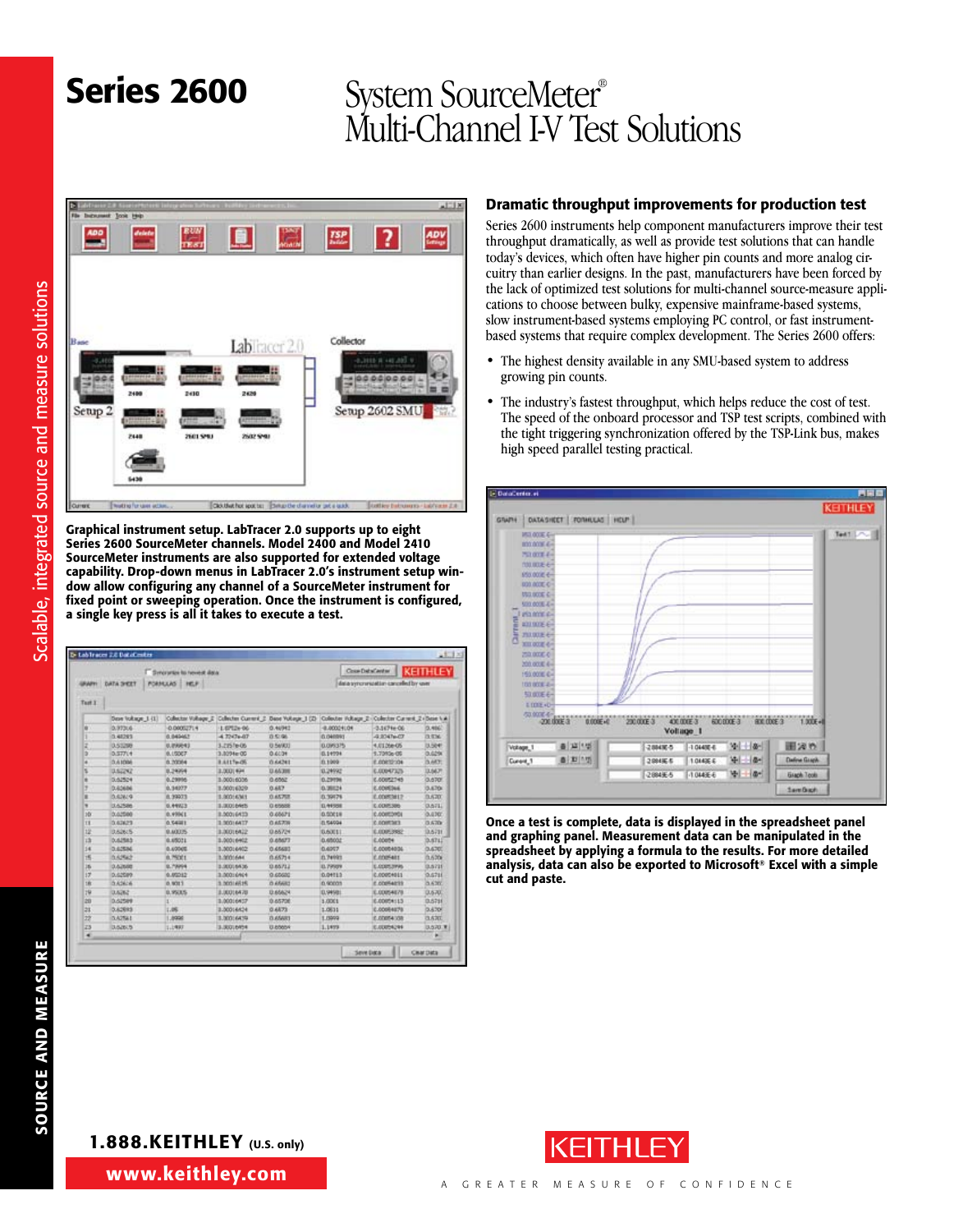• A lower capital investment. By eliminating the need for a mainframe/chassis, they allow test engineers to configure a readily scalable system at a significantly lower cost per channel than other solutions.

#### Test Script Builder software

Test Script Builder is a free software tool that is provided with all Series 2600 SourceMeter instruments to help users create, modify, debug, and store TSP test scripts. It provides a project/file manager window to store and organize test scripts, a text-sensitive program editor (like Visual Basic) to create and modify test TSP code, and an immediate instrument control window to send GPIB commands and receive data from the instrument. The immediate window allows viewing the output of a given test script and simplifies debugging.



#### ACCESSORIES AVAILABLE

**SWITCHING** 

**SOFTWARE** 

Rack Mount Kits

GPIB Interfaces and Cables

7001 Switch Control Mainframe 7002-HD High Density Switch Mainframe

7007-1 Double Shielded GPIB Cable, 1m (3.3 ft.) 7007-2 Double Shielded GPIB Cable, 2m (6.6 ft.) KPCI-488LP IEEE-488 Interface/Controller for the PCI Bus KPXI-488 IEEE-488 Interface Board for the PXI Bus KUSB-488A IEEE-488 USB-to-GPIB Interface Adapter

707A Semiconductor Switching Matrix Mainframe

4299-1 Single Rack Mount Kit with front and rear support 4299-2 Dual Rack Mount Kit with front and rear support

LabTracer™ 2.0 Curve Tracing Software (downloadable)

#### Cables and Connectors

| 2600-BAN          | Banana Test Leads/Adapter Cable. For a single<br>2601/2602/2611/2612 SMU channel                                                                    |
|-------------------|-----------------------------------------------------------------------------------------------------------------------------------------------------|
| 2600-KIT          | Extra screw terminal connector, strain relief, and<br>cover for a single SourceMeter channel (one sup-<br>plied with 2601/2611, two with 2602/2612) |
| <b>2600-TRIAX</b> | Triax Adapter. For a single 2601/2602/2611/2612<br>SMU channel                                                                                      |
| 7078-TRX-*        | 3-Slot, Low Noise Triax Cable. For use with<br>2600-TRIAX Adapter                                                                                   |
| 7078-TRX-GND      | 3-Slot male triax to BNC adapter (guard removed)                                                                                                    |
| 8606              | High Performance Modular Probe Kit. For use<br>with 2600-BAN                                                                                        |
| $SC-200$          | Shielded Twisted Pair Cable. Recommended for<br>general-purpose use with Series 2600 System<br>SourceMeter instruments                              |
| 2600-JAC          | Safety Interlock Adapter Connector (one supplied<br>with 2611/2612)                                                                                 |
|                   | DIGITAL I/O, TRIGGER LINK, AND TSP-LINK                                                                                                             |

| <b>2600-TLINK</b> | Digital I/O to TLINK Adapter Cable, 1m              |  |
|-------------------|-----------------------------------------------------|--|
| $CA-126-1$        | Digital I/O and Trigger Cable, 1.5m                 |  |
| CA-180-3A         | CAT5 Crossover Cable for TSP-Link (one<br>supplied) |  |

#### 1.888.KEITHLEY (U.S. only)

www.keithley.com

#### Typical Applications

- • I-V functional test and characterization of a wide range of devices, including:
	- Discrete and passive components
	- Two-leaded Resistors, disk drive heads, metal oxide varistors (MOVs), diodes, zener diodes, sensors, capacitors, thermistors
	- Three-leaded Small signal bipolar junction transistors (BJTs), fieldeffect transistors (FETs), and more
- Parallel test Two- and threeleaded component arrays
- Simple ICs Optos, drivers, switches, sensors
- • Wafer level reliability
	- NBTI, TDDB, HCI, Electromigration
- • Integrated devices Small Scale Integrated (SSI) and Large Scale Integrated (LSI).
	- Analog ICs
- Radio frequency integrated circuits (RFICs)
- Application specific integrated circuits (ASICs)
	- System on a chip (SOC) devices
- • Optoelectronic devices such as lightemitting diodes (LEDs), laser diodes, high brightness LEDs (HBLEDs), vertical cavity surface-emitting lasers (VCSELs), displays

#### SERVICES AVAILABLE

| 2601-3Y-EW                      | 1-year factory warranty extended to 3 years from<br>date of shipment |
|---------------------------------|----------------------------------------------------------------------|
| 2602-3Y EW                      | 1-year factory warranty extended to 3 years from<br>date of shipment |
| 2611-3Y-EW                      | 1-year factory warranty extended to 3 years from<br>date of shipment |
| 2612-3Y-EW                      | 1-year factory warranty extended to 3 years from<br>date of shipment |
| 2635-3Y-EW                      | 1-year factory warranty extended to 3 years from<br>date of shipment |
| 2636-3Y-EW                      | 1-year factory warranty extended to 3 years from<br>date of shipment |
| C/2601-3Y-ISO                   | 3 (ISO-17025 accredited) calibrations within 3<br>years of purchase* |
| C/2602-3Y-ISO                   | 3 (ISO-17025 accredited) calibrations within 3<br>vears of purchase* |
| C/2611-3Y-ISO                   | 3 (ISO-17025 accredited) calibrations within 3<br>years of purchase* |
| C/2612-3Y-ISO                   | 3 (ISO-17025 accredited) calibrations within 3<br>vears of purchase* |
| C/2635-3Y-ISO                   | 3 (ISO-17025 accredited) calibrations within 3<br>years of purchase* |
| C/2636-3Y-ISO                   | 3 (ISO-17025 accredited) calibrations within 3<br>years of purchase* |
| *Not available in all countries |                                                                      |

\*Not available in all countries



Scalable, integrated source and measure solutions

Scalable, integrated source and measure solutions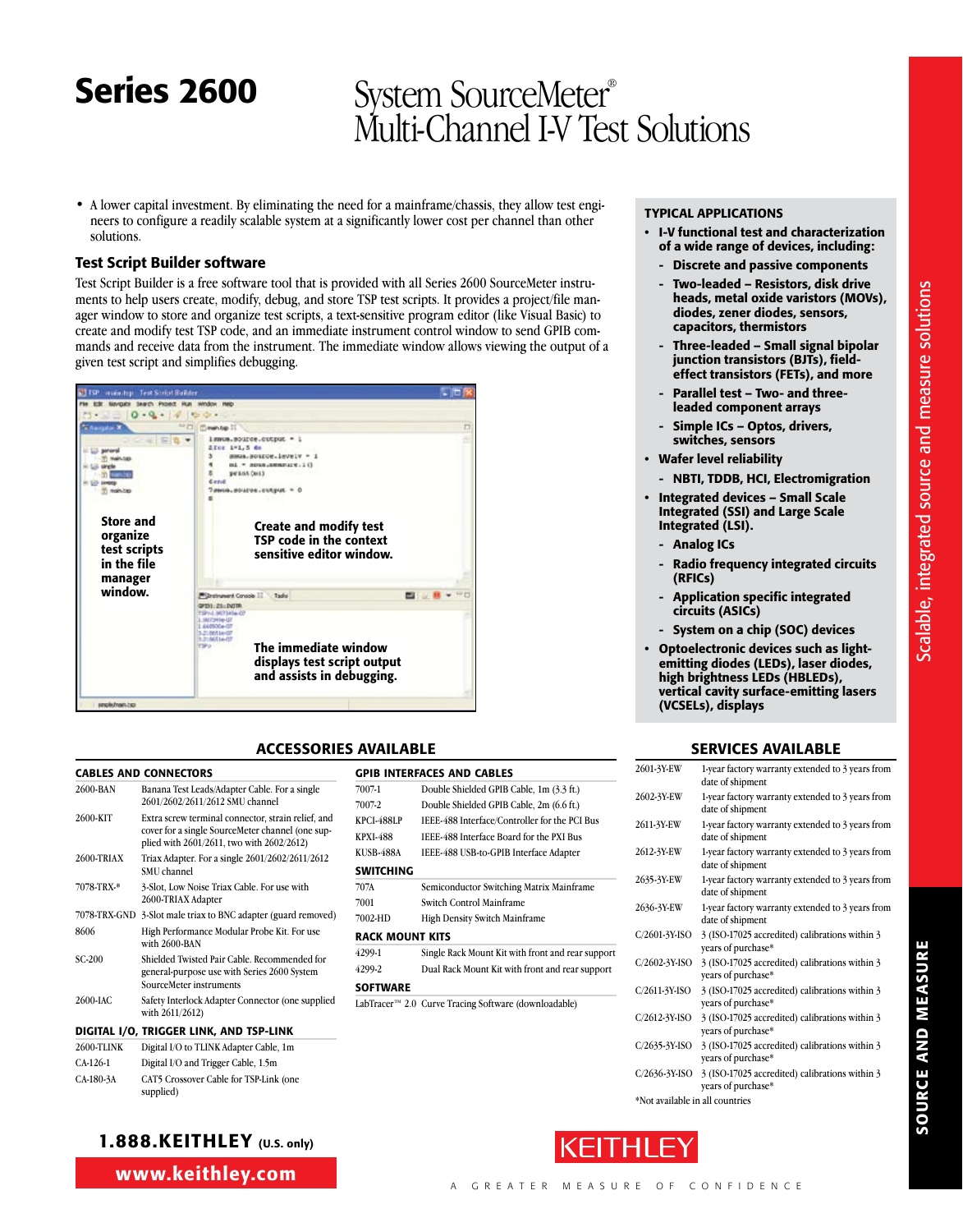### **2601** System SourceMeter®<br>**2602** Multi-Channel LV Tes Multi-Channel I-V Test Solutions

#### SPECIFICATION CONDITIONS

This document contains specifications and supplemental information for the Models 2601 and 2602. Specifications are the standards against which the Models 2601 and 2602 are tested. Upon leaving the factory the 2601 and 2602 meet these specifications. Supplemental and typical values are non-warranted, apply at 23°C, and are provided solely as useful information.

The source and measurement accuracies are specified at the SourceMeter CHANNEL A (2601 and 2602) or SourceMeter CHANNEL B (2602) terminals under the following conditions:

- 1. 23 $\textdegree$ C  $\pm$  5 $\textdegree$ C, <70% relative humidity.
- 2. After 2 hour warm-up.
- 3. Speed normal (1 NPLC).
- 4. A/D auto-zero enabled.
- 5. Remote sense operation or properly zeroed local operation.
- 6. Calibration period  $= 1$  year.

Series 2600 specifications

Series 2600 specifications

#### SOURCE SPECIFICATIONS

#### VOLTAGE PROGRAMMING ACCURACY 1

| Range             | Programming<br><b>Resolution</b> | <b>Accuracy (1 Year)</b><br>$23^{\circ}$ C $\pm 5^{\circ}$ C<br>$\pm$ (% rdg. + volts) | <b>Typical Noise</b><br>(peak-peak)<br>$0.1$ Hz $-10$ Hz |
|-------------------|----------------------------------|----------------------------------------------------------------------------------------|----------------------------------------------------------|
| $100.000$ mV      | $5 \mu V$                        | $0.02\% + 250 \mu V$                                                                   | $20 \mu V$                                               |
| 1.00000 V         | 50 $\mu$ V                       | $0.02\% + 400 \mu V$                                                                   | 50 $\mu$ V                                               |
| $6.00000 \quad V$ | 50 $\mu$ V                       | $0.02\% + 1.8$ mV                                                                      | $100 \mu V$                                              |
| 40.0000<br>V      | 500 $\mu$ V                      | $0.02\% + 12$ mV                                                                       | 500 $\mu$ V                                              |

**TEMPERATURE COEFFICIENT (0°–18°C & 28°–50°C):**  $\pm$ (0.15  $\times$  accuracy specification)/°C. **MAXiMUM OUTPUT POWER AND SOURCE/SINK LIMITS 2:** 40.4W per channel maximum.

 $\pm 40.4V$  @  $\pm 1.0A$ ,  $\pm 6.06V$  @  $\pm 3.0A$ , four quadrant source or sink operation.

**VOLTAGE REGULATION: Line:** 0.01% of range. Load:  $\pm (0.01\% \text{ of range} + 100\mu\text{V})$ .

**NOISE 10Hz–20MHz (peak-peak):** 25mV typical into a resistive load.

**CURRENT LIMIT/COMPLIANCE 3:** Bipolar current limit (compliance) set with single value. Minimum value is 10nA. Accuracy same as current source.

**OVERSHOOT:** <±(0.1% + 10mV) typical (step size = 10% to 90% of range, resistive load, maximum current limit/compliance).

**GUARD OFFSET VOLTAGE:** <10mV typical (Iout ≤ 100mA).

#### CURRENT PROGRAMMING ACCURACY

| Range                 | Programming<br>Resolution | Accuracy (1 Year)<br>$23^{\circ}$ C $\pm$ 5°C<br>$\pm$ (% rdg. + amps) | <b>Typical Noise</b><br>(peak-peak)<br>$0.1$ Hz- $10$ Hz |
|-----------------------|---------------------------|------------------------------------------------------------------------|----------------------------------------------------------|
| 100.000 nA            | 1 pA                      | $0.06\% + 100$ pA                                                      | 5 pA                                                     |
| $1.00000 \mu A$       | 10 <sub>pA</sub>          | $0.03\% + 800$ pA                                                      | $25$ pA                                                  |
| 10.0000 $\mu$ A       | 100pA                     | $0.03% +$<br>$5$ nA                                                    | 50 pA                                                    |
| $100.000 \mu A$       | 1 nA                      | $0.03\% + 60$ nA                                                       | 3 nA                                                     |
| $1.00000 \text{ mA}$  | 10nA                      | $0.03\% + 300$ nA                                                      | 5nA                                                      |
| $10.0000 \text{ mA}$  | 100 nA                    | $0.03%$ +<br>$6 \mu A$                                                 | 200 nA                                                   |
| $100.000 \text{ mA}$  | $1 \mu A$                 | $0.03\% +$<br>$30 \mu A$                                               | $500 \text{ nA}$                                         |
| $1.00000 \text{ A}^2$ | $10 \mu A$                | $0.05\% + 1.8$ mA                                                      | $60 \mu A$                                               |
| 3.00000<br>$A^2$      | $10 \mu A$                | $0.06% +$<br>$4 \text{ mA}$                                            | $150 \mu A$                                              |

**TEMPERATURE COEFFICIENT (0°–18°C & 28°–50°C):**  $\pm$ (0.15  $\times$  accuracy specification)/°C. **MAXiMUM OUTPUT POWER AND SOURCE/SINK LIMITS 2:** 40.4W per channel maximum.  $\pm 1.01$ A @  $\pm 40.0$ V,  $\pm 3.03$ A @  $\pm 6.0$ V, four quadrant source or sink operation.

**CURRENT REGULATION: Line:** 0.01% of range. **Load:** ±(0.01% of range + 100pA).

**VOLTAGE LIMIT/COMPLIANCE 4:** Bipolar voltage limit (compliance) set with a single value. Minimum value is 10mV. Accuracy same as voltage source.

**OVERSHOOT:** <0.1% typical (step size = 10% to 90% of range, resistive load; see CURRENT SOURCE OUTPUT SETTLING TIME for additional test conditions).

#### ADDITIONAL SOURCE SPECIFICATIONS

- **TRANSIENT RESPONSE TIME:** <70µs for the output to recover to 0.1% for a 10% to 90% step change in load.
- **VOLTAGE SOURCE OUTPUT SETTLING TIME:** Time required to reach 0.1% of final value, when changing from 10% to 90% of range, after source level command is processed on a fixed range.

**100mV, 1V Ranges:** <50µs typical.

**6V Range:**  $\leq 100 \mu s$  typical.

 $40V$  Range:  $\leq 150 \mu s$  typical.<sup>5</sup>

**CURRENT SOURCE OUTPUT SETTLING TIME:** Time required to reach 0.1% of final value, when changing from 10% to 90% of range, after source level command is processed on a fixed range. Values below for Iout  $\cdot$  Rload = 2V unless noted.

**3A–10mA Ranges:**  $\leq 80\mu s$  typical (current less than 2.5A, Rload  $\geq 1.5\Omega$ ).

**1mA Range:** <100µs typical.

**100µA Range:** <150µs typical.

**10µA Range:** <500µs typical.

**1µA Range:** <2.5ms typical.

**100nA Range:** <25ms typical.

**DC FLOATING VOLTAGE:** Output can be floated up to ±250VDC from chassis ground.

**REMOTE SENSE OPERATING RANGE1:**

Maximum voltage between HI and SENSE HI = 3V .

Maximum voltage between LO and SENSE LO = 3V .

#### **VOLTAGE OUTPUT HEADROOM:**

**40V Range:** Max. output voltage =  $42V$  – total voltage drop across source leads (maximum  $1\Omega$ ) per source lead).

**6V Range:** Max. output voltage = 8V – total voltage drop across source leads.

- **OVER TEMPERATURE PROTECTION:** Internally sensed temperature overload puts unit in standby mode
- VOLTAGE SOURCE RANGE CHANGE OVERSHOOT: Overshoot into a 100kΩ load, 20MHz BW, 300mV typical.
- **CURRENT SOURCE RANGE CHANGE OVERSHOOT:** <5% of larger range + 300mV/Rload typical. (See CURRENT SOURCE OUTPUT SETTLING TIME for additional test conditions.)

#### **NOTES**

- 1. Add  $50\mu$ V to source accuracy specifications per volt of HI lead drop.
- 2. Full power source operation regardless of load to 30°C ambient. Above 30°C and/or power sink operation, refer to Section 8 – Operating Boundaries in the Series 2600 Reference Manual for additional power derating information.
- 3. For sink mode operation (quadrants II and IV), add 12% of limit range and ±0.02% of limit setting to corre-sponding current limit accuracy specifications. For 1A range add an additional 40mA of uncertainty.
- 4. For sink mode operation (quadrants II and IV), add 10% of compliance range and  $\pm 0.02$ % of limit setting to corresponding voltage source specification. For 100mV range add an additional 60mV of uncertainty.
- 5. Add 150 $\mu$ s when measuring on the 1A range.



#### 1.888.KEITHLEY (U.S. only)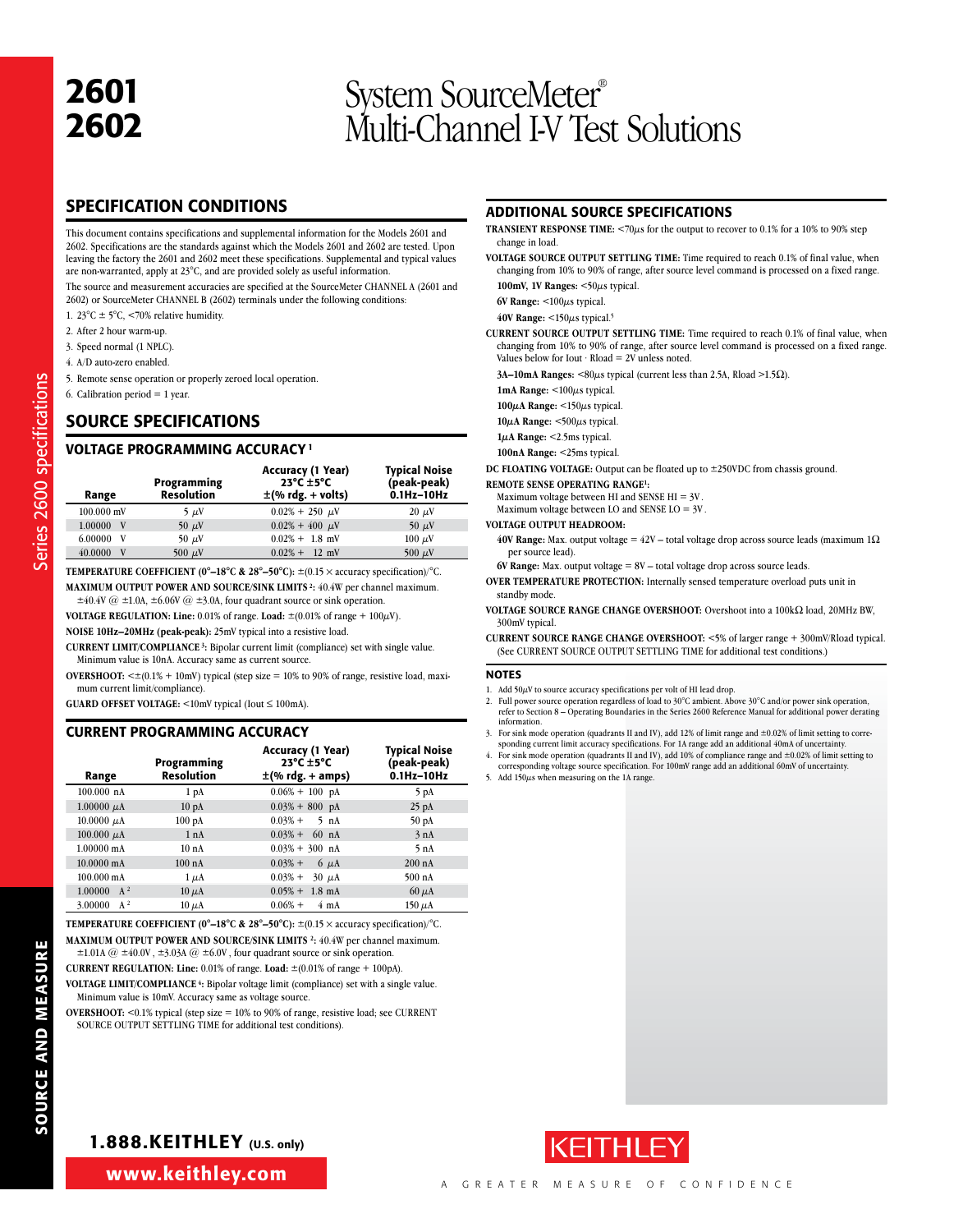# 2601 System SourceMeter®<br>2602 Multi-Channel I-V Test Solutions

#### METER SPECIFICATIONS

#### VOLTAGE MEASUREMENT ACCURACY 1

| Range                     | <b>Display</b><br>Resolution <sup>3</sup> | Input<br>Resistance | Accuracy (1 Year)<br>$23^{\circ}$ C $\pm$ 5°C<br>$\pm$ (% rdg. + volts)                                   |
|---------------------------|-------------------------------------------|---------------------|-----------------------------------------------------------------------------------------------------------|
| $100.000$ mV              | $1 \mu V$                                 | $>10$ G $\Omega$    | $0.015\% + 150 \mu$ V                                                                                     |
| 1.00000<br>V <sub>v</sub> | $10 \mu V$                                | $>10$ G $\Omega$    | $0.015\% + 200 \mu V$                                                                                     |
| 6.00000<br>V              | $10 \mu$ V                                | $>10$ G $\Omega$    | $0.015% +$<br>$1 \text{ mV}$                                                                              |
| 40.0000<br>V              | $100 \mu V$                               | $>10$ G $\Omega$    | $0.015% +$<br>$8 \text{ mV}$                                                                              |
|                           |                                           |                     | <b>TEMPERATURE COEFFICIENT (0°-18°C &amp; 28°-50°C):</b> $\pm$ (0.15 $\times$ accuracy specification)/°C. |

#### CURRENT MEASUREMENT ACCURACY

| Range                   | <b>Display</b><br>Resolution <sup>3</sup> | VOLTAGE<br><b>BURDEN<sup>2</sup></b> | Accuracy (1 Year)<br>$23^{\circ}$ C $\pm$ 5°C<br>$\pm$ (% rdg. + amps) |
|-------------------------|-------------------------------------------|--------------------------------------|------------------------------------------------------------------------|
| $100.000 \text{ nA}$    | 1 <sub>pA</sub>                           | $<1$ mV                              | $0.05$ % + 100 pA                                                      |
| 1.00000 $\mu$ A         | 10 <sub>pA</sub>                          | $<1$ mV                              | $0.025% + 300$ pA                                                      |
| $10.0000 \mu A$         | 100pA                                     | $<1$ mV                              | $0.025\% + 1.5$ nA                                                     |
| 100.000 $\mu$ A         | 1 nA                                      | $<1$ mV                              | $0.02 \% + 25 nA$                                                      |
| $1.00000 \,\mathrm{mA}$ | 10nA                                      | $<1$ mV                              | $0.02 \% + 200 nA$                                                     |
| $10.0000 \,\mathrm{mA}$ | $100$ nA                                  | $<1$ mV                              | $0.02~\% + 2.5~\mu\text{A}$                                            |
| $100.000 \text{ mA}$    | $1 \mu A$                                 | $<1$ mV                              | $0.02~\% + 20~\mu\text{A}$                                             |
| 1.00000<br>$\mathbf{A}$ | $10 \mu A$                                | $<1$ mV                              | $0.03\text{ %}+1.5\text{ mA}$                                          |
| 3.00000<br>A            | $10 \mu A$                                | $<1$ mV                              | $0.05\% + 3.5 \text{ mA}$                                              |

**TEMPERATURE COEFFICIENT (0°-18°C & 28°-50°C):**  $\pm$ (0.15  $\times$  accuracy specification/°C.

#### **CONTACT CHECK<sup>4</sup>**

| Speed         | <b>Maximum Measurement</b><br><b>Time To Memory</b><br>For 60Hz (50Hz) <sup>4</sup> | <b>Accuracy (1 Year)</b><br>$23^{\circ}$ C $\pm$ 5 $^{\circ}$ C<br>$\pm$ (%rdg. + ohms) |
|---------------|-------------------------------------------------------------------------------------|-----------------------------------------------------------------------------------------|
| <b>FAST</b>   | $1(1.2)$ ms                                                                         | $5\% + 10$                                                                              |
| <b>MEDIUM</b> | $(5)$ ms                                                                            | $5\% + 1$                                                                               |
| <b>SLOW</b>   | $(42)$ ms                                                                           | $5\% + 0.3$                                                                             |

#### ADDITIONAL METER SPECIFICATIONS

**LOAD IMPEDANCE:** Stable into 10,000pF typical.

**COMMON MODE VOLTAGE:** 250VDC.

**COMMON MODE ISOLATION: >1GΩ, <4500pF.** 

**OVERRANGE:** 101% of source range, 102% of measure range.

**MAXIMUM SENSE LEAD RESISTANCE:** 1kΩ for rated accuracy.

**SENSE INPUT IMPEDANCE: >10GO.** 

#### **NOTES**

1. Add  $50\mu$ V to source accuracy specifications per volt of HI lead drop.

Four-wire remote sense only. Applies when in single channel display mode.

4. Includes measurement of SENSE HI to HI and SENSE LO to LO contact resistances

#### GENERAL

**HOST INTERFACES:** Computer control interfaces.

**IEEE-488:** IEEE-488.1 compliant. Supports IEEE-488.2 common commands and status model topology.

**RS-232:** Baud rates from 300 bps to 115200 bps. Programmable number of data bits, parity type, and flow control (RTS/CTS hardware or none). When not programmed as the active host interface, the SourceMeter can use the RS-232 interface to control other instrumentation.

**EXPANSION INTERFACE:** The TSP-Link expansion interface allows TSP enabled instruments to trigger and communicate with each other.

**Cable Type:** Category 5e or higher LAN crossover cable.

**Length:** 3 meters maximum between each TSP enabled instrument.

**DIGITAL I/O INTERFACE:**

**Connector:** 25-pin female D.

**Input/Output Pins:** 14 open drain I/O bits.

**Absolute Maximum Input Voltage:** 5.25V.

**Absolute Minimum Input Voltage:** –0.25V.

**Maximum Logic Low Input Voltage:** 0.7V, +850µA max.

**Minimum Logic High Input Voltage:** 2.1V, +570µA.

**Maximum Source Current (flowing out of Digital I/O bit):** +960µA.

**Maximum Sink Current @ Maximum Logic Low Voltage (0.7V):** –5.0mA. **Absolute Maximum Sink Current (flowing into Digital I/O pin):** –11mA.

**5V Power Supply Pin:** Limited to 600mA, solitate fuse protected.



**Output Enable Pin:** Active high input pulled down internally to ground with  $10k\Omega$  resistor. When the Output Enable input function has been activated, each SourceMeter channel will not turn on unless the Output Enable pin is driven to >2.1V (nominal current =  $2.1V / 10k\Omega = 210 \mu A$ ).

**POWER SUPPLY:** 100V to 250VAC, 50–60Hz (manual setting), 250VA max.

**COOLING:** Forced air. Side intake and rear exhaust. One side must be unobstructed when rack mounted.

**EMC:** Conforms to European Union Directive 2004/108/EEC, EN 61326-1.

**SAFETY:** Conforms to European Union Directive 73/23/EEC, EN 61010-1, and UL 61010-1.

**DIMENSIONS:** 89mm high  $\times$  213mm wide  $\times$  460mm deep (3<sup>1</sup>/2 in  $\times$  8<sup>3</sup>/8 in  $\times$  17<sup>1</sup>/2 in). Bench Configuration (with handle & feet): 104mm high  $\times$  238mm wide  $\times$  460mm deep (41/8 in  $\times$  $9\%$  in  $\times$  17½ in).

**WEIGHT: 2601:** 4.75kg (10.4 lbs). **2602:** 5.50kg (12.0 lbs).

**ENVIRONMENT:** For indoor use only.

**Altitude:** Maximum 2000 meters above sea level.

**Operating:** 0°–50°C, 70% R.H. up to 35°C. Derate 3% R.H./°C, 35°–50°C. **Storage:** –25°C to 65°C.

1.888.KEITHLEY (U.S. only)

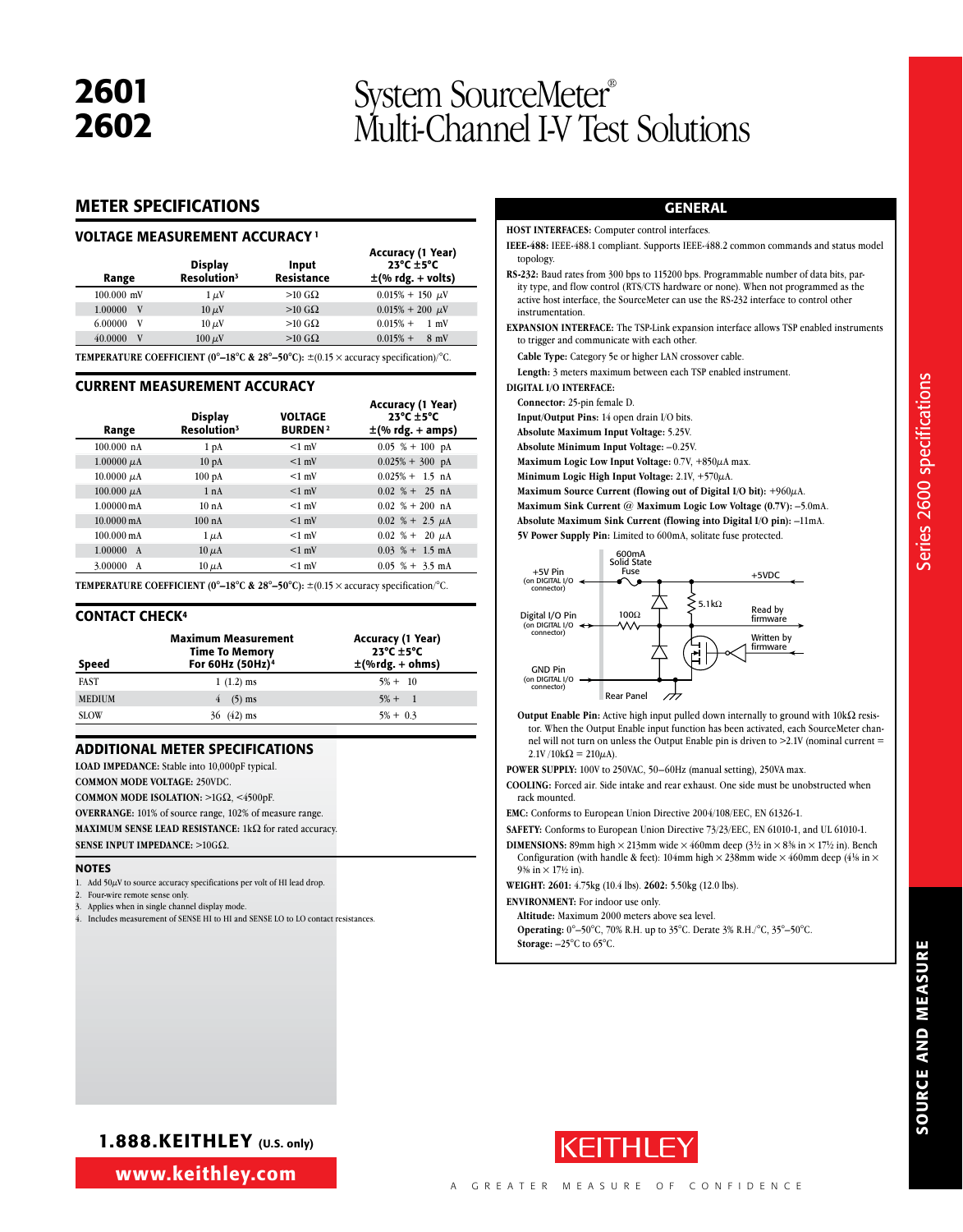# <sup>2612</sup> System SourceMeter® Multi-Channel I-V Test Solutions

#### SPECIFICATION CONDITIONS

This document contains specifications and supplemental information for the Models 2611 and 2612. Specifications are the standards against which the Models 2611 and 2612 are tested. Upon leaving the factory the 2611 and 2612 meet these specifications. Supplemental and typical values are non-warranted, apply at 23°C, and are provided solely as useful information.

The source and measurement accuracies are specified at the SourceMeter CHANNEL A (2611 and 2612) or SourceMeter CHANNEL B (2612) terminals under the following conditions:

- 1. 23 $\textdegree$ C  $\pm$  5 $\textdegree$ C, <70% relative humidity.
- 2. After 2 hour warm-up.
- 3. Speed normal (1 NPLC).
- 4. A/D auto-zero enabled.
- 5. Remote sense operation or properly zeroed local sense operation.
- 6. Calibration period  $= 1$  year.

Series 2600 specifications

Series 2600 specifications

#### SOURCE SPECIFICATIONS

#### VOLTAGE PROGRAMMING ACCURACY 1

| Range                   | Programming<br><b>Resolution</b> | <b>Accuracy (1 Year)</b><br>$23^{\circ}$ C $\pm 5^{\circ}$ C<br>$\pm$ (% rdg. + volts) | Noise<br>(Peak-Peak)<br>$0.1$ Hz $-10$ Hz |
|-------------------------|----------------------------------|----------------------------------------------------------------------------------------|-------------------------------------------|
| 200.000 mV              | 5 $\mu$ V                        | $0.02\% + 375 \mu V$                                                                   | $20 \mu V$                                |
| 2.00000<br>$\mathbf{V}$ | 50 $\mu$ V                       | $0.02\% + 600 \mu$ V                                                                   | 50 $\mu$ V                                |
| 20.0000<br>V            | 500 $\mu$ V                      | $0.02%$ +<br>$5 \text{ mV}$                                                            | $300 \mu V$                               |
| 200.000<br>V            | $5 \text{ mV}$                   | $0.02\% +$<br>$50 \text{ mV}$                                                          | $2 \text{ mV}$                            |

**TEMPERATURE COEFFICIENT (0°–18°C & 28°–50°C):** ±(0.15 × accuracy specification)/°C. **MAXiMUM OUTPUT POWER AND SOURCE/SINK LIMITS 2:** 30.603W per channel maximum.

 $\pm 20.2V$  @  $\pm 1.515A$ ,  $\pm 202V$  @  $\pm 101mA$ , four quadrant source or sink operation. **VOLTAGE REGULATION: Line:** 0.01% of range. Load:  $\pm (0.01\% \text{ of range} + 100\mu\text{V})$ .

**NOISE 10Hz–20MHz:** <5mV RMS typical, 20V range, 1A limit.

**CURRENT LIMIT/COMPLIANCE 3:** Bipolar current limit (compliance) set with single value. Minimum value is 10nA. Accuracy same as current source.

OVERSHOOT: < $\pm$ (0.1% + 10mV) typical (step size = 10% to 90% of range, resistive load, maximum current limit/compliance).

**GUARD OFFSET VOLTAGE:** <4mV (current ≤10mA).

#### CURRENT PROGRAMMING ACCURACY6

| Range                 | Programming<br><b>Resolution</b> | Accuracy (1 Year)<br>$23^{\circ}$ C $\pm$ 5°C<br>$\pm$ (% rdg. + amps) | <b>Typical Noise</b><br>(Peak-Peak)<br>$0.1$ Hz- $10$ Hz |
|-----------------------|----------------------------------|------------------------------------------------------------------------|----------------------------------------------------------|
| $100.000$ nA          | 2 <sub>pA</sub>                  | $0.06\% + 100$ pA                                                      | 5 pA                                                     |
| $1.00000 \mu A$       | 20 <sub>pA</sub>                 | $0.03\% + 800$ pA                                                      | $25$ pA                                                  |
| $10.0000 \mu A$       | 200pA                            | $0.03\% + 5 \text{ nA}$                                                | 60 <sub>pA</sub>                                         |
| 100.000 $\mu$ A       | 2 nA                             | $0.03\% + 60$ nA                                                       | 3 nA                                                     |
| $1.00000 \text{ mA}$  | 20 nA                            | $0.03\% + 300$ nA                                                      | 6nA                                                      |
| 10.0000 mA            | $200$ nA                         | $0.03\% + 6 \mu A$                                                     | $200 \text{ nA}$                                         |
| 100.000 mA            | $2 \mu A$                        | $0.03\% + 30 \mu A$                                                    | $600$ nA                                                 |
| $1.00000 \text{ A}^2$ | $20 \mu A$                       | $0.05\% + 1.8$ mA                                                      | $70 \mu A$                                               |
| $A^2$<br>1.50000      | $50 \mu A$                       | $0.06\% +$<br>$4 \text{ mA}$                                           | $150 \mu A$                                              |
| $A^{2,5}$<br>10.0000  | $200 \mu A$                      | $0.5 \% + 40 \text{ mA}$                                               |                                                          |

**TEMPERATURE COEFFICIENT (0°-18°C & 28°-50°C):**  $\pm$ (0.15 × accuracy specification)/°C. **MAXiMUM OUTPUT POWER AND SOURCE/SINK LIMITS 2:** 30.603W per channel maximum.  $\pm$ 1.515A @  $\pm$ 20.2V,  $\pm$ 101mA @  $\pm$ 202V, four quadrant source or sink operation.

**CURRENT REGULATION: Line:** 0.01% of range. **Load:** ±(0.01% of range + 100pA).

**VOLTAGE LIMIT/COMPLIANCE 4:** Bipolar voltage limit (compliance) set with a single value. Minimum value is 10mV. Accuracy same as voltage source.

**OVERSHOOT:** <0.1% typical (step size = 10% to 90% of range, resistive load; see CURRENT SOURCE OUTPUT SETTLING TIME for additional test conditions).

#### ADDITIONAL SOURCE SPECIFICATIONS

- **TRANSIENT RESPONSE TIME:** <70 $\mu$ s for the output to recover to 0.1% for a 10% to 90% step change in load.
- **VOLTAGE SOURCE OUTPUT SETTLING TIME:** Time required to reach 0.1% of final value after source level command is processed on a fixed range.

**200mV, 2V Ranges:** <50µs typical. **20V Range:** <110µs typical. **200V Range:** <700µs typical. **CURRENT SOURCE OUTPUT SETTLING TIME:** Time required to reach 0.1% of final value after source level command is processed on a fixed range. Values below for Iout  $\cdot$  Rload = 2V unless

- noted. **1.5A–1A Ranges:** <120µs typical (Rload  $>6\Omega$ ). **100mA–10mA Ranges:** <80µs typical.
- **100µA Range:** <150µs typical. **10µA Range:** <500µs typical. **1µA Range:** <2ms typical. **100nA Range:** <20ms typical.

**DC FLOATING VOLTAGE:** Output can be floated up to ±250VDC from chassis ground. **REMOTE SENSE OPERATING RANGE<sup>1</sup>:** Maximum voltage between HI and SENSE HI =  $3V$ .

Maximum voltage between LO and SENSE LO = 3V .

#### **VOLTAGE OUTPUT HEADROOM:**

**1mA Range:** <100µs typical.

- **200V Range:** Max. output voltage = 202.3V total voltage drop across source leads (maximum  $1\Omega$  per source lead)
- **20V Range:** Max. output voltage = 23.3V total voltage drop across source leads (maximum  $1\Omega$  per source lead).

**OVER TEMPERATURE PROTECTION:** Internally sensed temperature overload puts unit in standby mode

VOLTAGE SOURCE RANGE CHANGE OVERSHOOT: Overshoot into a 100kΩ load, 20MHz BW, 300mV typical.

**CURRENT SOURCE RANGE CHANGE OVERSHOOT:** <5% of larger range + 300mV/Rload + 60nA typical. (See CURRENT SOURCE OUTPUT SETTLING TIME for additional test condtions.)

#### PULSE SPECIFICATIONS

| Region | Maximum<br><b>Current Limit</b> | Maximum<br>Pulse Width <sup>8</sup> | Maximum<br>Duty Cycle <sup>9</sup> |
|--------|---------------------------------|-------------------------------------|------------------------------------|
|        | 100 mA $@$ 200 V                | DC, no limit                        | 100%                               |
|        | 1.5 A $\omega$ 20 V             | DC, no limit                        | 100%                               |
| 2      | 1 A $\omega$ 180 V              | $8.5 \text{ ms}$                    | 1%                                 |
| 310    | A $\omega$ 200 V                | $2.2 \text{ ms}$                    | 1%                                 |
|        | - 5 V<br>10<br>$\omega$         | 1 <sub>ms</sub>                     | 2.2%                               |

**MINIMUM PROGRAMMABLE PULSE WIDTH11:** 200µs. NOTE: Minimum pulse width for settled source at a given I/V output and load can be longer than  $200\mu s$ . See note 11 for typical settling times.

**Pulse width programming resolution:** 1µs. **Pulse width programming accuracy8:** ±25µs. **Typcal pulse width jitter:** 50µs.





#### 1.888.KEITHLEY (U.S. only)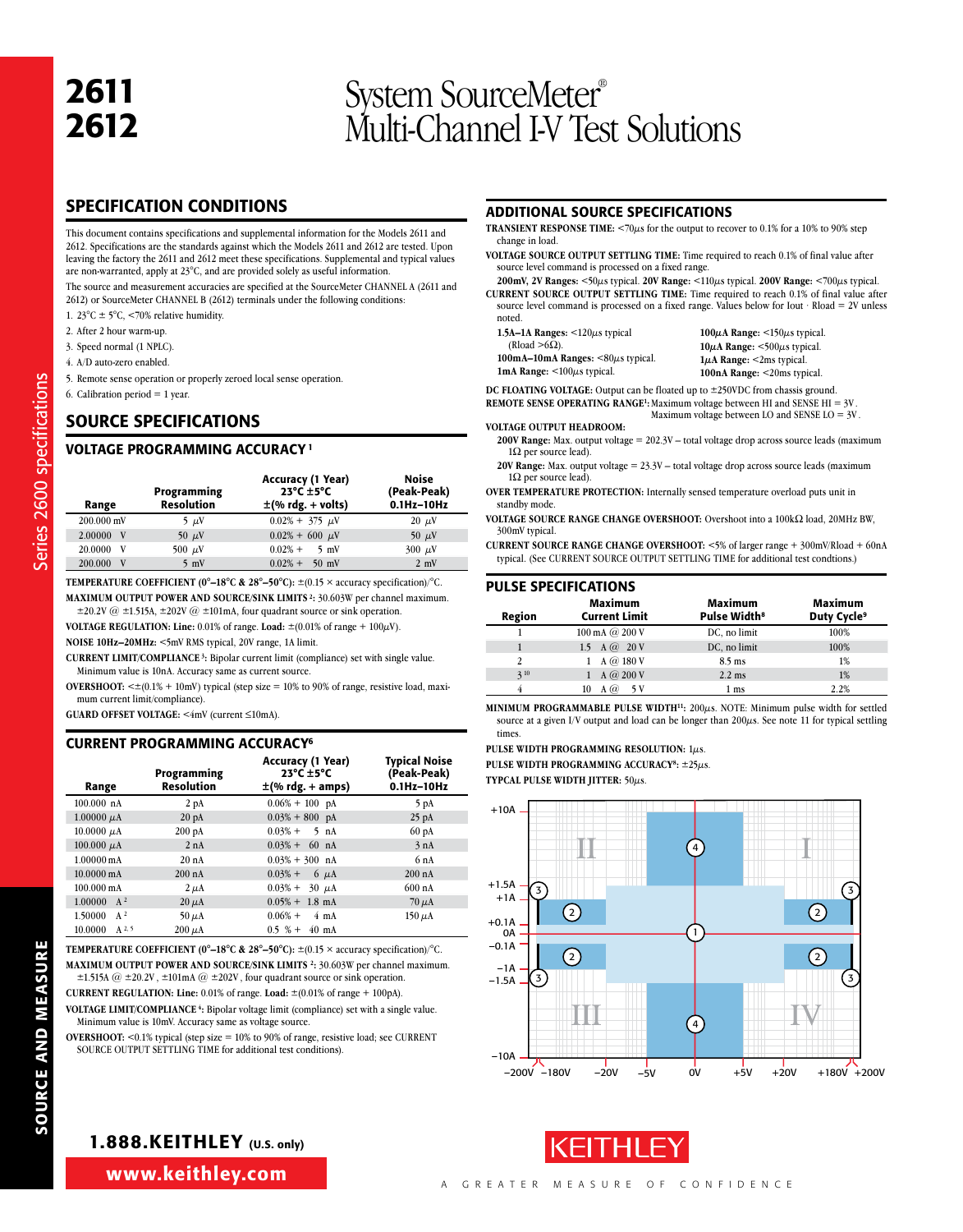# <sup>2612</sup> System SourceMeter® Multi-Channel I-V Test Solutions

#### SOURCE SPECIFICATIONS (continued)

#### PULSE SPECIFICATIONS (continued)

#### NOTES

- 1. Add  $50\mu$ V to source accuracy specifications per volt of HI lead drop.
- 2. Full power source operation regardless of load to  $30^{\circ}$ C ambient. Above  $30^{\circ}$ C and/or power sink operation, refer to Section 8 Operating Boundaries in the Series 2600 Reference Manual for additional power derat information.
- 3. For sink mode operation (quadrants II and IV), add 12% of limit range and ±0.02% of limit setting to corre-sponding current limit accuracy specifications. For 1A range add an additional 40mA of uncertainty.
- 4. For sink mode operation (quadrants II and IV), add 10% of compliance range and  $\pm 0.02$ % of limit setting to corresponding voltage source specification. For 200mV range add an additional 120mV of uncertainty.
- 5. 10A range accessible only in pulse mode.
- 6. Accuracy specifications do not include connector leakage. Derate accuracy by Vout/2E11 per °C when operating between 18°–28°C. Derate accuracy by Vout/2E11 + (0.15 \* Vout/2E11) per °C when operating <18°C and >28°C.
- 7. 150mV under pulse conditions with compliance set to 1A.
- 8. Times measured from the start of pulse to the start off-time; see figure below.



- 9. Thermally limited in sink mode (quadrants II and IV) and ambient temperatures above 30°C. See power equa-tions in the reference manual for more information.
- 10. Voltage source operation with 1.5A current limit.

| 11. Typical performance for minimum settled pulse widths: |               |                        |                  |  |  |
|-----------------------------------------------------------|---------------|------------------------|------------------|--|--|
|                                                           |               | <b>Source Settling</b> |                  |  |  |
| <b>Source Value</b>                                       | Load          | (% of range)           | Min. Pulse Width |  |  |
| 5 V                                                       | $0.5 \Omega$  | 1%                     | $300 \mu s$      |  |  |
| 20 V                                                      | $200 \Omega$  | 0.2%                   | $200 \mu s$      |  |  |
| 180 V                                                     | $180 \Omega$  | 0.2%                   | 5 <sub>ms</sub>  |  |  |
| 200V (1.5A limit)                                         | $200 \Omega$  | 0.2%                   | $1.5$ ms         |  |  |
| $100 \text{ mA}$                                          | $200 \Omega$  | 1%                     | $200 \mu s$      |  |  |
| 1 A                                                       | $20 \Omega$   | 1%                     | $500 \mu s$      |  |  |
| 1 A                                                       | $180\ \Omega$ | 0.2%                   | $5 \text{ ms}$   |  |  |
| 10A                                                       | $0.5 \Omega$  | 0.5%                   | $300 \mu s$      |  |  |

Typical tests were performed using remote operation, 4W sense, Keithley 2600-BAN cables and best, fixed measurement range. For more information on pulse scripts, see the Series 2600 Reference Manual.

#### METER SPECIFICATIONS

#### VOLTAGE MEASUREMENT ACCURACY 1, 7

| Range        | <b>Display</b><br>Resolution <sup>3</sup> |         | Input<br><b>Resistance</b> | Accuracy (1 Year)<br>$23^{\circ}$ C $\pm$ 5°C<br>$\pm$ (% rdg. + volts) |
|--------------|-------------------------------------------|---------|----------------------------|-------------------------------------------------------------------------|
| $200.000$ mV |                                           | μV      | $>10$ GQ                   | $0.015\% + 225 \mu V$                                                   |
| 2.00000<br>V | 10                                        | $\mu$ V | $>10$ G $\Omega$           | 0.02 % + 350 $\mu$ V                                                    |
| 20,0000<br>v | 100                                       | μV      | $>10$ GQ                   | $0.015%$ +<br>$5 \text{ mV}$                                            |
| 200,000<br>V |                                           | mV      | $>10$ G $\Omega$           | $0.015% +$<br>$50 \text{ mV}$                                           |

**TEMPERATURE COEFFICIENT (0°–18°C & 28°–50°C):** ±(0.15 × accuracy specification)/°C.

#### CURRENT MEASUREMENT ACCURACY 6, 7

| Range                     | <b>Display</b><br>Resolution <sup>3</sup> | Voltage<br>Burden <sup>2</sup> | Accuracy (1 Year)<br>$23^{\circ}$ C $\pm$ 5°C<br>$\pm$ (% rdg. + amps) |
|---------------------------|-------------------------------------------|--------------------------------|------------------------------------------------------------------------|
| $100.000$ nA              | 1 <sub>pA</sub>                           | $<1$ mV                        | $0.05$ % + 100 pA                                                      |
| $1.00000 \mu A$           | 10 <sub>pA</sub>                          | $<1$ mV                        | $0.025\% + 500$ pA                                                     |
| $10.0000 \mu A$           | $100\ \mathrm{pA}$                        | $<1$ mV                        | $0.025\% + 1.5$ nA                                                     |
| 100.000 $\mu$ A           | 1 nA                                      | $<1$ mV                        | $0.02 \% + 25 nA$                                                      |
| $1.00000 \text{ mA}$      | 10nA                                      | $<1$ mV                        | $0.02 \% + 200 nA$                                                     |
| $10.0000 \text{ mA}$      | $100$ nA                                  | $<1$ mV                        | $0.02~\% + 2.5 \mu A$                                                  |
| $100.000 \text{ mA}$      | $1 \mu A$                                 | $<1$ mV                        | $0.02 \, %$ +<br>$20 \mu A$                                            |
| 1.00000<br>$\mathbf{A}$   | $10 \mu A$                                | $<1$ mV                        | $0.03\text{ %}+1.5\text{ mA}$                                          |
| 1.50000<br>A              | $10 \mu A$                                | $<1$ mV                        | $0.05\text{ %}+3.5\text{ mA}$                                          |
| 10.0000<br>A <sup>5</sup> | $100 \mu A$                               | $<1$ mV                        | $0.4 \quad % + 25 \text{ mA}$                                          |

**TEMPERATURE COEFFICIENT (0°–18°C & 28°–50°C):**  $\pm$ (0.15  $\times$  accuracy specfication)/°C.

#### Contact Check4

| Speed         | <b>Maximum Measurement</b><br><b>Time to Memory</b><br>For 60Hz (50Hz) <sup>4</sup> | Accuracy (1 Year)<br>$23^{\circ}$ C $\pm$ 5 $^{\circ}$ C<br>$\pm$ (%rdg. + ohms) |
|---------------|-------------------------------------------------------------------------------------|----------------------------------------------------------------------------------|
| <b>FAST</b>   | $1(1.2)$ ms                                                                         | $5\% + 10$                                                                       |
| <b>MEDIUM</b> | $4(5)$ ms                                                                           | $5\% + 1$                                                                        |
| <b>SLOW</b>   | $36 \quad (42) \text{ ms}$                                                          | $5\% + 0.3$                                                                      |

#### ADDITIONAL METER SPECIFICATIONS

**LOAD IMPEDANCE:** Stable into 10,000pF typical.

**COMMON MODE VOLTAGE:** 250VDC.

**COMMON MODE ISOLATION: >1GΩ, <4500pF.** 

**OVERRANGE:** 101% of source range, 102% of measure range.

**MAXIMUM SENSE LEAD RESISTANCE:** 1kΩ for rated accuracy.

**NOTES** 

1. Add  $50\mu$ V to source accuracy specifications per volt of HI lead drop.

2. Four-wire remote sense only.

**SENSE INPUT IMPEDANCE:** >10GO.

- 3. Applies when in single channel display mode. 4. Includes measurement of SENSE HI to HI and SENSE LO to LO contact resistances.
- 5. 10A range accessible only in pulse mode.
- 6. De-rate accuracy by Vout/2E11 per °C when operating between 18°–28°C. Derate accuracy by Vout/2E11 + (0.15 \* Vout/2E11) per °C when operating <18°C and >28°C.
- 7. De-rate accuracy specifications for NPLC setting <1 by increasing error term. Add appropriate % of range term using table below:

| using table below:<br>NPLC.<br>Setting | 200mV<br>Range | 2V-200V<br>Ranges | 100nA<br>Range | $1\mu$ A-100mA<br>Ranges | $1A-1.5A$<br>Ranges |
|----------------------------------------|----------------|-------------------|----------------|--------------------------|---------------------|
| 0.1                                    | 0.01%          | 0.01%             | 0.01%          | 0.01%                    | 0.01%               |
| 0.01                                   | 0.08%          | 0.07%             | 0.1 %          | 0.05%                    | 0.05%               |
| 0.001                                  | 0.8%           | 0.6%              | %              | 0.5 %                    | 1.1%                |



**SOURCE AND MEASURE** SOURCE AND MEASURE

www.keithley.com

1.888.KEITHLEY (U.S. only)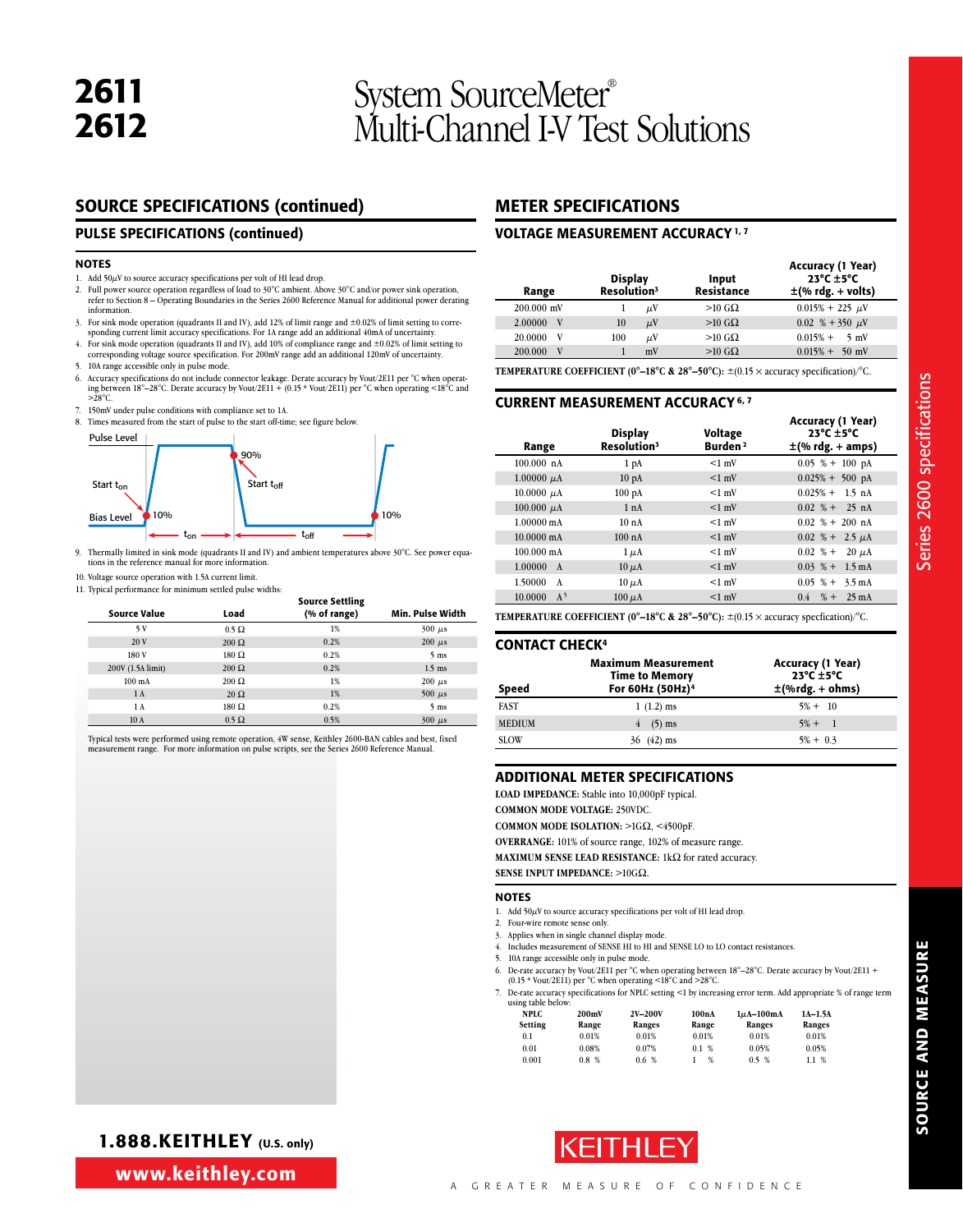# <sup>2612</sup> System SourceMeter® Multi-Channel I-V Test Solutions

#### GENERAL

#### **HOST INTERFACES:** Computer control interfaces.

- **IEEE-488:** IEEE-488.1 compliant. Supports IEEE-488.2 common commands and status model topology.
- **RS-232:** Baud rates from 300 bps to 115200 bps. Programmable number of data bits, parity type, and flow control (RTS/CTS hardware or none). When not programmed as the active host interface, the SourceMeter can use the RS-232 interface to control other instrumentation.
- **EXPANSION INTERFACE:** The TSP-Link expansion interface allows TSP enabled instruments to trigger and communicate with each other
- **Cable Type:** Category 5e or higher LAN crossover cable.
- **Length:** 3 meters maximum between each TSP enabled instrument.
- **DIGITAL I/O INTERFACE (see 2601/02 GENERAL specifications for circuit diagram):**
- **Connector:** 25-pin female D.
- **Input/Output Pins:** 14 open drain I/O bits.
- **Absolute Maximum Input Voltage:** 5.25V.
- **Absolute Minimum Input Voltage:** –0.25V.

**Maximum Logic Low Input Voltage:** 0.7V, +850µA max.

- **Minimum Logic High Input Voltage:** 2.1V, +570µA.
- **Maximum Source Current (flowing out of Digital I/O bit):** +960µA.
- **Maximum Sink Current @ Maximum Logic Low Voltage (0.7V):** –5.0mA.
- **Absolute Maximum Sink Current (flowing into Digital I/O pin):** –11mA.
- **5V Power Supply Pin:** Limited to 600mA, solid state fuse protected.
- **Safety Interlock Pin:** Active high input. >3.4V @ 24mA (absolute maximum of 6V) must be externally applied to this pin to insure 200V operation. This signal is pulled down to chassis ground with a  $10k\Omega$  resistor. 200V operation will be blocked when the INTERLOCK signal is <0.4V (absolute minimum –0.4V). See figure below:



**Rear Panel** 

**POWER SUPPLY:** 100V to 250VAC, 50–60Hz (manual setting), 250VA max.

**COOLING:** Forced air. Side intake and rear exhaust. One side must be unobstructed when rack mounted.

**EMC:** Conforms to European Union Directive 2004/108/EEC, EN 61326-1.

**SAFETY:** Conforms to European Union Directive 73/23/EEC, EN 61010-1, and UL 61010-1.

**DIMENSIONS:** 89mm high  $\times$  213mm wide  $\times$  460mm deep (3½ in  $\times$  83% in  $\times$  17½ in). Bench Configuration (with handle & feet): 104mm high  $\times$  238mm wide  $\times$  460mm deep (4% in  $\times$  9% in  $\times$  17% in).

**WEIGHT: 2611:** 4.75kg (10.4 lbs). **2612:** 5.50kg (12.0 lbs).

**ENVIRONMENT:** For indoor use only.

**Altitude:** Maximum 2000 meters above sea level.

**Operating:** 0°–50°C, 70% R.H. up to 35°C. Derate 3% R.H./°C, 35°–50°C.

**Storage:** –25°C to 65°C.

Series 2600 specifications

Series 2600 specifications



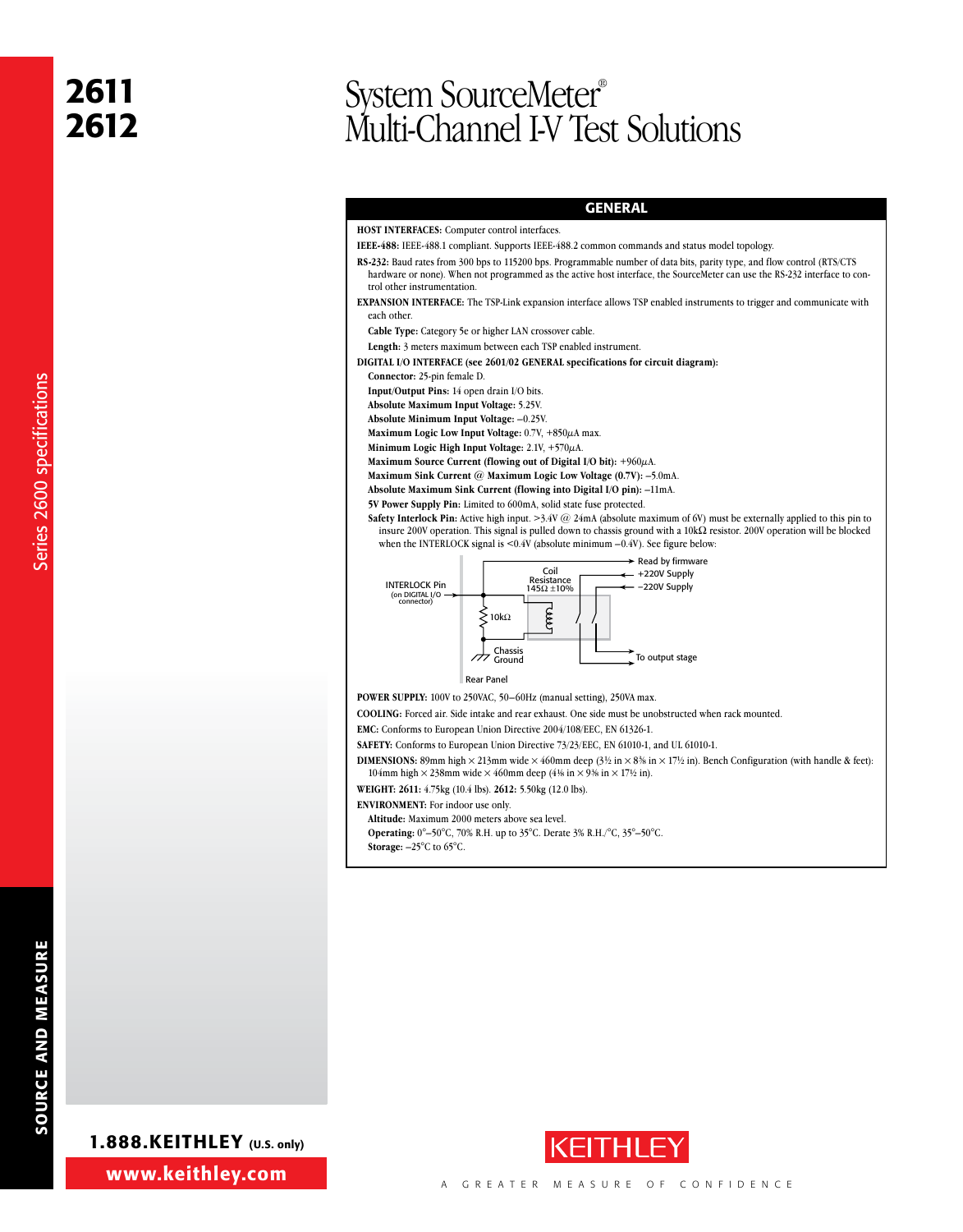# <sup>2636</sup> System SourceMeter® Multi-Channel I-V Test Solutions

#### SPECIFICATION CONDITIONS

This document contains specifications and supplemental information for the Models 2635 and 2636 System SourceMeters®. Specifications are the standards against which the Models 2635 and 2636 are tested. Upon leaving the factory the 2635 and 2636 meet these specifications. Supplemental and typical values are non-warranted, apply at 23°C, and are provided solely as useful information.

The source and measurement accuracies are specified at the SourceMeter CHANNEL A (2635 and 2636) or SourceMeter CHANNEL B (2636) terminals under the following conditions:

- 1. 23 $\textdegree$ C  $\pm$  5 $\textdegree$ C, <70% relative humidity.
- 2. After 2 hour warm-up.
- 3. Speed normal (1 NPLC).
- 4. A/D auto-zero enabled.
- 5. Remote sense operation or properly zeroed local sense operation.
- 6. Calibration period  $= 1$  year.

#### SOURCE SPECIFICATIONS

#### VOLTAGE PROGRAMMING ACCURACY1

| Range          | Programming<br><b>Resolution</b> | <b>Accuracy (1 Year)</b><br>$23^{\circ}$ C $\pm 5^{\circ}$ C<br>$\pm$ (% rdg. + volts) | <b>Typical Noise</b><br>(peak-peak)<br>$0.1$ Hz $-10$ Hz |
|----------------|----------------------------------|----------------------------------------------------------------------------------------|----------------------------------------------------------|
| 200.000 mV     | $5 \mu V$                        | $0.02\% + 375 \mu V$                                                                   | $20 \mu V$                                               |
| 2.00000<br>- V | 50 $\mu$ V                       | $0.02\% + 600 \mu$ V                                                                   | 50 $\mu$ V                                               |
| 20.0000<br>V   | 500 $\mu$ V                      | $0.02\% +$<br>$-5$ mV                                                                  | $300 \mu V$                                              |
| 200.000<br>V   | $5 \text{ mV}$                   | $0.02\% + 50$ mV                                                                       | $2 \text{ mV}$                                           |

**TEMPERATURE COEFFICIENT (0°–18°C & 28°–50°C):**  $\pm$ (0.15  $\times$  accuracy specification)/°C.

**MAXiMUM OUTPUT POWER AND SOURCE/SINK LIMITS 2:** 30.3W per channel maximum.

 $\pm 20.2V$  @  $\pm 1.5A$ ,  $\pm 202V$  @  $\pm 100$  mA, four quadrant source or sink operation. **VOLTAGE REGULATION: Line:** 0.01% of range. **Load:**  $\pm (0.01\% \text{ of range} + 100\mu\text{V})$ .

**NOISE 10Hz–20MHz:** <20mV pk-pk typical, <3mV rms (typical), 20V range.

**CURRENT LIMIT/COMPLIANCE 3:** Bipolar current limit (compliance) set with single value. Minimum value is 100pA. Accuracy is the same as current source.

**OVERSHOOT:**  $\leq \pm (0.1\% + 10$ mV) typical (step size = 10% to 90% of range, resistive load, maximum current limit/compliance).

**GUARD OFFSET VOLTAGE:** <4mV (current <10mA).

#### CURRENT PROGRAMMING ACCURACY

| Range                | Programming<br><b>Resolution</b> | Accuracy (1 Year)<br>$23^{\circ}$ C $\pm$ 5°C<br>$\pm$ (% rdg. + amps) | <b>Typical Noise</b><br>(peak-peak)<br>$0.1$ Hz- $10$ Hz |
|----------------------|----------------------------------|------------------------------------------------------------------------|----------------------------------------------------------|
| $1.00000$ nA         | 20 fA                            | $0.15% +$<br>$2$ pA                                                    | 800 fA                                                   |
| $10.0000$ nA         | 200 fA                           | $0.15% +$<br>$5$ pA                                                    | $2 \text{ pA}$                                           |
| 100.000 nA           | 2 <sub>pA</sub>                  | $0.06\% +$<br>$50$ pA                                                  | $5$ pA                                                   |
| 1.00000 $\mu$ A      | 20 <sub>pA</sub>                 | $0.03\% + 700$ pA                                                      | $25$ pA                                                  |
| $10.0000 \mu A$      | $200 \text{ pA}$                 | $0.03%$ +<br>$5$ nA                                                    | $60\;\mathrm{pA}$                                        |
| 100.000 $\mu$ A      | 2 nA                             | $0.03\% + 60$ nA                                                       | 3 nA                                                     |
| $1.00000 \text{ mA}$ | 20 nA                            | $0.03\% + 300$ nA                                                      | 6 <sub>nA</sub>                                          |
| 10.0000 mA           | $200 \text{ nA}$                 | $0.03%$ +<br>$6 \mu A$                                                 | $200$ nA                                                 |
| $100.000 \text{ mA}$ | $2 \mu A$                        | $0.03% +$<br>$30 \mu A$                                                | $600$ nA                                                 |
| $1.00000 A^2$        | $20 \mu A$                       | $0.05\% + 1.8$ mA                                                      | $70 \mu A$                                               |
| $A^2$<br>1.50000     | $50 \mu A$                       | $0.06%$ +<br>$4 \text{ mA}$                                            | $150 \mu A$                                              |

**TEMPERATURE COEFFICIENT (0°–18°C & 28°–50°C):**  $\pm$ (0.15  $\times$  accuracy specification)/°C. **MAXiMUM OUTPUT POWER AND SOURCE/SINK LIMITS2:** 30.3W per channel maximum.

 $\pm$ 1.515A @  $\pm$ 20V,  $\pm$ 101mA @  $\pm$ 200V, four quadrant source or sink operation. **CURRENT REGULATION: Line:** 0.01% of range. **Load:** ±(0.01% of range + 100pA).

**VOLTAGE LIMIT/COMPLIANCE4:** Bipolar voltage limit (compliance) set with a single value. Minimum value is 10mV. Accuracy is the same as voltage source.

**OVERSHOOT:** <0.1% typical (step size = 10% to 90% of range, resistive load, maximum current limit/compliance; see CURRENT SOURCE OUTPUT SETTLING TIME for additional test conditions).

#### 1.888.KEITHLEY (U.S. only)

www.keithley.com

#### ADDITIONAL SOURCE SPECIFICATIONS

- **TRANSIENT RESPONSE TIME:**  $\leq 70\mu s$  for the output to recover to 0.1% for a 10% to 90% step change in load.
- **VOLTAGE SOURCE OUTPUT SETTLING TIME:** Time required to reach 0.1% of final value after source level command is processed on a fixed range.

**200mV, 2V Ranges:** <50µs typical. **20V Range:** <110µs typical. **200V Range:** <700µs typical. **CURRENT SOURCE OUTPUT SETTLING TIME:** Time required to reach 0.1% of final value after ed range. Values below for Iout · Rload = 2V unless

| source level command is processed on a fixe           |
|-------------------------------------------------------|
| 1.5A-1A Ranges: $\leq 120\mu s$ typical               |
| (Rload $>6\Omega$ ).                                  |
| 100mA-10mA Ranges: $\langle 80\mu s \rangle$ typical. |
| 1mA Range: $\leq 100\mu s$ typical.                   |

**10µA Range:** <500µs typical. **1µA Range:** <2ms typical. **100nA Range:** <20ms typical. 10nA Range: <40ms typical. **1nA Range:** <150ms typical.

noted.

**DC FLOATING VOLTAGE:** Output can be floated up to ±250VDC.

**REMOTE SENSE OPERATING RANGE<sup>1</sup>:** Maximum voltage between HI and SENSE HI = 3V. Maximum voltage between LO and SENSE LO = 3V .

**VOLTAGE OUTPUT HEADROOM:**

**100µA Range:** <150µs typical.

- **200V Range:** Max. output voltage = 202.3V total voltage drop across source leads (maximum  $1\Omega$  per source lead).
- **20V Range:** Max. output voltage = 23.3V total voltage drop across source leads (maximum  $1\Omega$  per source lead).
- **OVER TEMPERATURE PROTECTION:** Internally sensed temperature overload puts unit in standby mode.
- **VOLTAGE SOURCE RANGE CHANGE OVERSHOOT:** 300mV + 0.1% of larger range (typical). Overshoot into a 200 $k\Omega$  load, 20MHz BW.
- **CURRENT SOURCE RANGE CHANGE OVERSHOOT:** <5% of larger range + 300mV/Rload + 60nA typical. (See CURRENT SOURCE OUTPUT SETTLING TIME for additional test conditions.)

#### PULSE SPECIFICATIONS

**MINIMUM PROGRAMMABLE PULSE WIDTH:** 200µs. NOTE: Minimum pulse width for settled source at a given I/V output and load can be longer than  $200\mu s$ .

**Pulse width programming resolution:** 1µs. **Pulse width programming accuracy:** ±25µs.

**Typcal pulse width jitter:** 50µs.



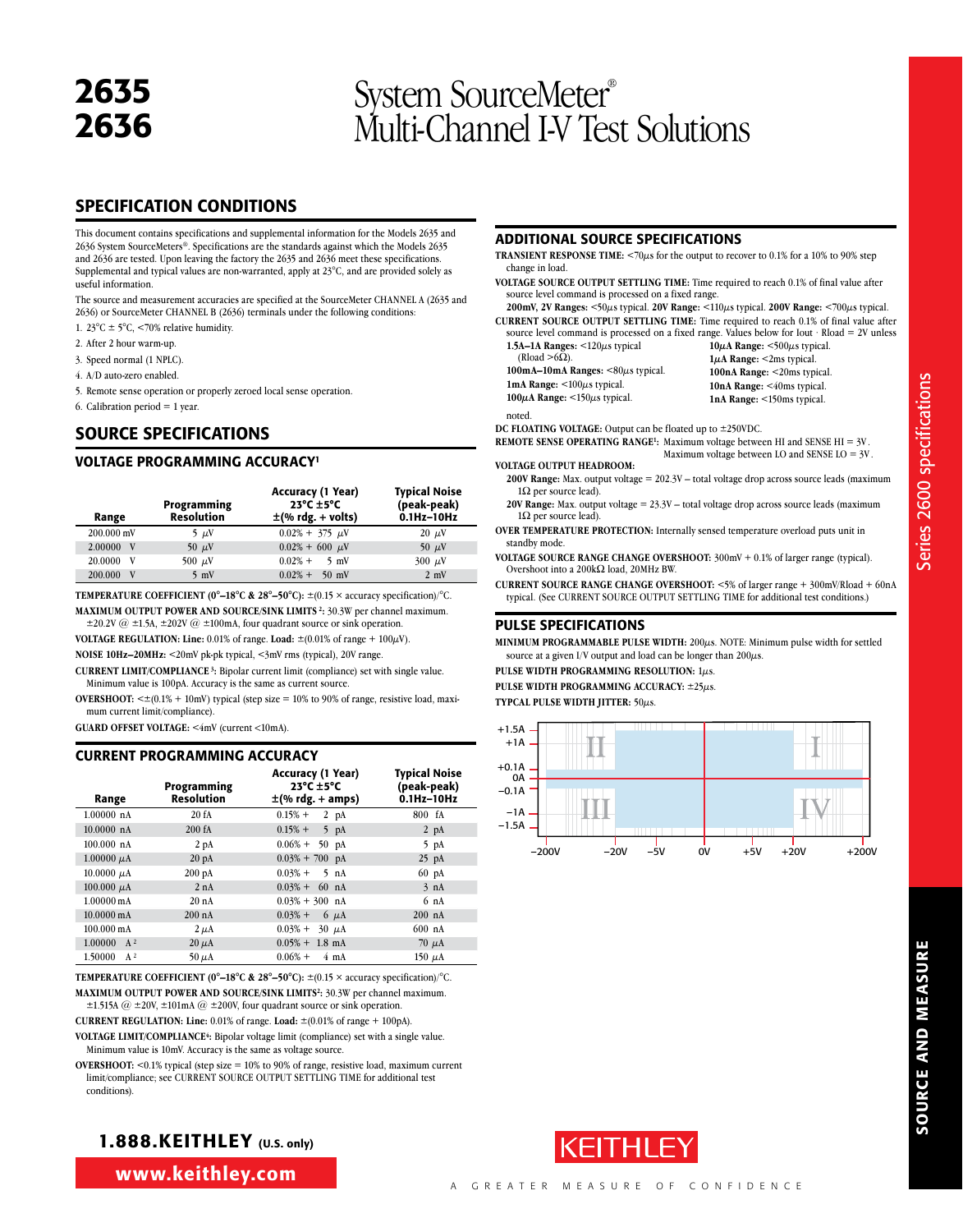# <sup>2636</sup> System SourceMeter® Multi-Channel I-V Test Solutions

#### SOURCE SPECIFICATIONS (continued)

#### PULSE SPECIFICATIONS (continued)

#### NOTES

Series 2600 specifications

Series 2600 specifications

- 1. Add  $50\mu$ V to source accuracy specifications per volt of HI lead drop.
- 2. Full power source operation regardless of load to  $30^{\circ}$ C ambient. Above  $30^{\circ}$ C and/or power sink operation, refer to Section 8 Operating Boundaries in the Series 2600 Reference Manual for additional power derat information.
- 3. For sink mode operation (quadrants II and IV), add 12% of limit range and ±0.02% of limit setting to corre-sponding current limit accuracy specifications. For 1A range add an additional 40mA of uncertainty.
- 4. For sink mode operation (quadrants II and IV), add 10% of compliance range and ±0.02% of limit setting to corresponding voltage source specification. For 200mV range add an additional 120mV of uncertainty.
- 5. Times measured from the start of pulse to the start off-time; see figure below.



#### METER SPECIFICATIONS

#### VOLTAGE MEASUREMENT ACCURACY 1, 2

| Range        | <b>Display</b><br>Resolution <sup>3</sup> | Input<br><b>Resistance</b> | Accuracy (1 Year)<br>$23^{\circ}$ C $\pm$ 5°C<br>$\pm$ (% rdg. + volts) |
|--------------|-------------------------------------------|----------------------------|-------------------------------------------------------------------------|
| $200.000$ mV | $1 \mu V$                                 | $>10$ GQ                   | $0.015\% + 225 \mu$ V                                                   |
| 2.00000<br>V | $10 \mu V$                                | $>10$ G $\Omega$           | 0.02 % + 350 $\mu$ V                                                    |
| 20.0000<br>v | $100 \mu V$                               | $>10$ GQ                   | $0.015\% + 5$ mV                                                        |
| V<br>200,000 | $1 \text{ mV}$                            | $>10$ GQ                   | $0.015\% + 50$ mV                                                       |

**TEMPERATURE COEFFICIENT (0°–18°C & 28°–50°C):** ±(0.15 × accuracy specification)/°C.

#### CURRENT MEASUREMENT ACCURACY 2

| Range                      | <b>Display</b><br>Resolution <sup>3</sup> | Voltage<br>Burden <sup>4</sup> | <b>Accuracy (1 Year)</b><br>$23^{\circ}$ C +5°C<br>$\pm$ (% rdg. + amps) |
|----------------------------|-------------------------------------------|--------------------------------|--------------------------------------------------------------------------|
| 100.00 $pA^{5,6}$          | 1 fA                                      | $<1$ mV                        | $0.15$ % + 120 fA                                                        |
| $1.00000 \text{ nA}^{5,7}$ | 10fA                                      | $<1$ mV                        | $0.15 \% + 240$ fA                                                       |
| 10.0000 nA                 | 100 fA                                    | $<1$ mV                        | $0.15 \text{ %} +$<br>$3$ pA                                             |
| $100.000 \text{ nA}$       | 1 <sub>pA</sub>                           | $<1$ mV                        | $0.06$ % +<br>$40\;\mathrm{pA}$                                          |
| $1.00000 \mu A$            | 10 <sub>pA</sub>                          | $<1$ mV                        | $0.025% +$<br>$400 \text{ pA}$                                           |
| 10.0000 $\mu$ A            | 100pA                                     | $<1$ mV                        | $0.025\% + 1.5$ nA                                                       |
| $100.000 \mu A$            | 1 nA                                      | $<1$ mV                        | $0.02\% + 25$ nA                                                         |
| $1.00000 \text{ mA}$       | 10nA                                      | $<1$ mV                        | $0.02 \, % + 200 \, nA$                                                  |
| $10.0000 \text{ mA}$       | 100nA                                     | $<1$ mV                        | $0.02~\% + 2.5 \mu A$                                                    |
| $100.000 \text{ mA}$       | $1 \mu A$                                 | $<1$ mV                        | $0.02 \, % + 20 \, \mu A$                                                |
| 1.00000<br>A               | $10 \mu A$                                | $<1$ mV                        | $0.03\text{ %}+1.5\text{ mA}$                                            |
| 1.50000<br>A               | $10 \mu A$                                | $<1$ mV                        | $0.05\text{ %} + 3.5\text{ mA}$                                          |

**Current Measure Settling Time8:**

**Current Range:** 1mA. **Settling Time:** <100µs (typical).

**TEMPERATURE COEFFICIENT (0°–18°C & 28°–50°C):** ±(0.15 × accuracy specfication)/°C.

#### ADDITIONAL METER SPECIFICATIONS

**LOAD IMPEDANCE:** Stable into 10,000pF typical.

**COMMON MODE VOLTAGE:** 250VDC.

**COMMON MODE ISOLATION: >1GΩ, <4500pF.** 

**OVERRANGE:** 101% of source range, 102% of measure range.

**MAXIMUM SENSE LEAD RESISTANCE:** 1kΩ for rated accuracy.

**SENSE INPUT IMPEDANCE:**  $>10$ G $\Omega$ .

#### **NOTES**

1. Add  $50\mu$ V to source accuracy specifications per volt of HI lead drop.

2. De-rate accuracy specifications for NPLC setting <1 by increasing error term. Add appropriate % of range term using table below:

| <b>NPLC</b><br>Setting | 200mV<br>Range | 2V-200V<br>Ranges | 100nA<br>Range | $1\mu$ A-100mA<br>Ranges | $1A-1.5A$<br>Ranges |
|------------------------|----------------|-------------------|----------------|--------------------------|---------------------|
| 0.1                    | 0.01%          | 0.01%             | 0.01%          | 0.01%                    | 0.01%               |
| 0.01                   | 0.08%          | 0.07%             | %<br>0.1       | 0.05%                    | 0.05%               |
| 0.001                  | 0.8%           | 0.6 %             | %              | 0.5 %                    | 1.1 %               |

3. Applies when in single channel display mode.

4. Four-wire remote sense only.<br>5. 10 NPLC, 11-Point Median Fili

10 NPLC, 11-Point Median Filter, <200V range, measurements made within 1 hour after zeroing, 23°C  $\pm$ 1°C.

6. Under default specification conditions:  $\pm (0.15\% + 750$ fA). Under default specification conditions:  $\pm (0.15\% + 1pA)$ .

8. Time required to reach 0.1% of final value. See Series 2600 SourceMeter Reference Manual Section 8 for more information.



1.888.KEITHLEY (U.S. only)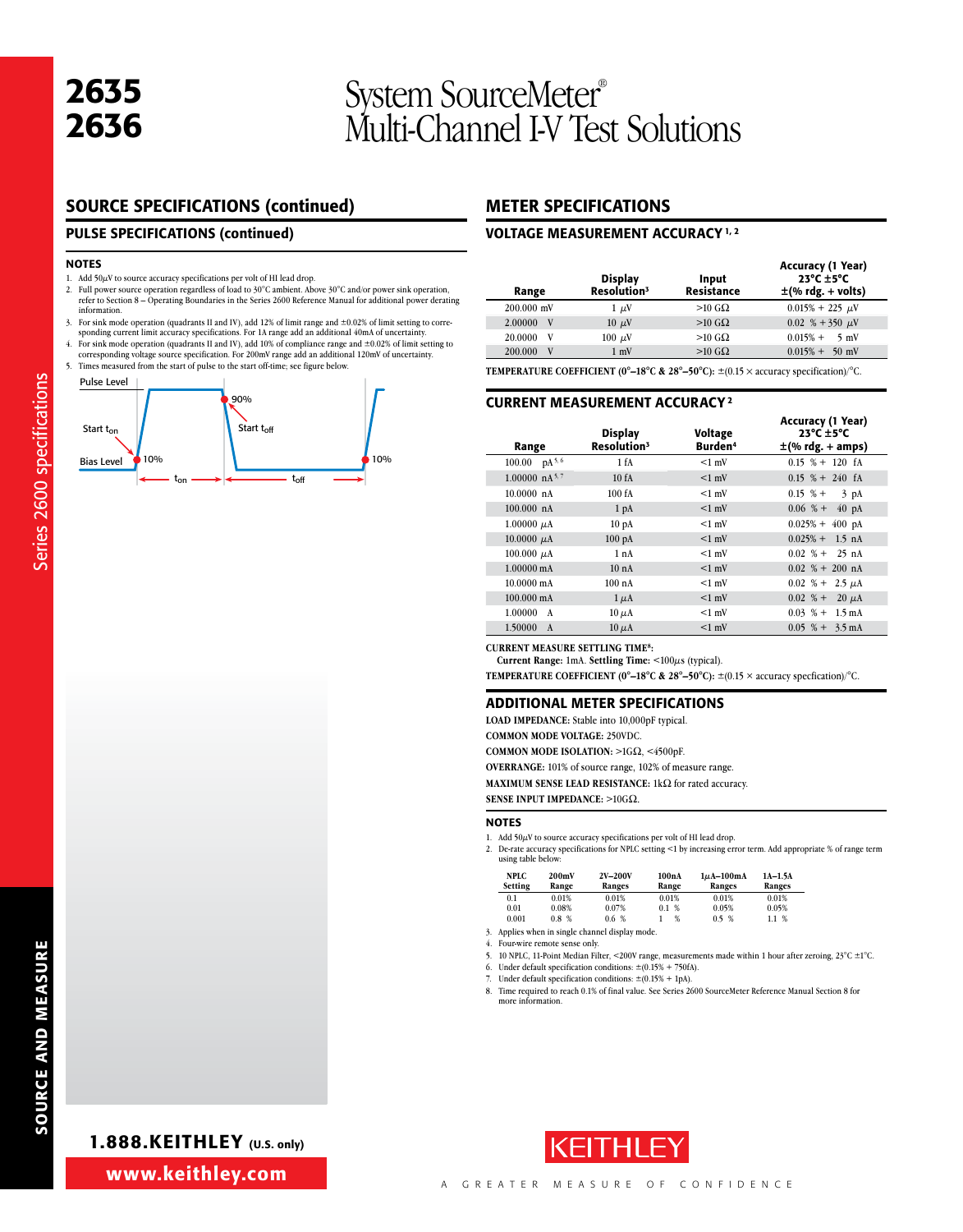### 2635 System SourceMeter®<br>2636 Multi-Channel LV Tes Multi-Channel I-V Test Solutions

#### GENERAL

#### **HOST INTERFACES:** Computer control interfaces.

**IEEE-488:** IEEE-488.1 compliant. Supports IEEE-488.2 common commands and status model topology.

**RS-232:** Baud rates from 300bps to 115200bps. Programmable number of data bits, parity type, and flow control (RTS/CTS hardware or none). When not programmed as the active host interface, the SourceMeter can use the RS-232 interface to control other instrumentation.

**EXPANSION INTERFACE:** The TSP-Link expansion interface allows TSP enabled instruments to trigger and communicate with each other.

**Cable Type:** Category 5e or higher LAN crossover cable.

**Length:** 3 meters maximum between each TSP enabled instrument.

**DIGITAL I/O INTERFACE (see 2601/02 GENERAL specifications for circuit diagram): Connector:** 25-pin female D.

**Input/Output Pins:** 14 open drain I/O bits.

**Absolute Maximum Input Voltage:** 5.25V.

**Absolute Minimum Input Voltage:** –0.25V.

**Maximum Logic Low Input Voltage:** 0.7V, +850µA max.

**Minimum Logic High Input Voltage:** 2.1V, +570µA.

**Maximum Source Current (flowing out of Digital I/O bit):** +960µA.

**Maximum Sink Current @ Maximum Logic Low Voltage (0.7V):** –5.0mA. **Absolute Maximum Sink Current (flowing into Digital I/O pin):** –11mA.

**5V Power Supply Pin:** Limited to 600mA, solid state fuse protected.

**Safety Interlock Pin:** Active high input. >3.4V @ 24mA (absolute maximum of 6V) must be externally applied to this pin to insure 200V operation. This signal is pulled down to chassis ground with a  $10k\Omega$  resistor. 200V operation will be blocked when the INTERLOCK signal is <0.4V (absolute minimum –0.4V). See figure below:



**POWER SUPPLY:** 100V to 250VAC, 50–60Hz (autosensing), 250VA max.

**COOLING:** Forced air. Side intake and rear exhaust. One side must be unobstructed when rack mounted.

**EMC:** Conforms to European Union Directive 2004/108/EEC, EN 61326-1.

**SAFETY:** Conforms to European Union Directive 73/23/EEC, EN 61010-1, and UL 61010-1.

**DIMENSIONS:** 89mm high  $\times$  213mm wide  $\times$  460mm deep (3<sup>1</sup>/2 in  $\times$  8<sup>3</sup>/8 in  $\times$  17<sup>1</sup>/2 in). Bench Configuration (with handle & feet): 104mm high  $\times$  238mm wide  $\times$  460mm deep (41% in  $\times$ 9<sup>3</sup>/<sub>8</sub> in  $\times$  17<sup>1</sup>/<sub>2</sub> in).

**WEIGHT: 2635:** 4.75kg (10.4 lbs). **2636:** 5.50kg (12.0 lbs).

**ENVIRONMENT:** For indoor use only.

**Altitude:** Maximum 2000 meters above sea level.

**Operating:** 0°–50°C, 70% R.H. up to 35°C. Derate 3% R.H./°C, 35°–50°C.

**Storage:** –25°C to 65°C.



Model 2601/2611 Rear Panel



Model 2602/2612 Rear Panel



Model 2635/2636 Rear Panel



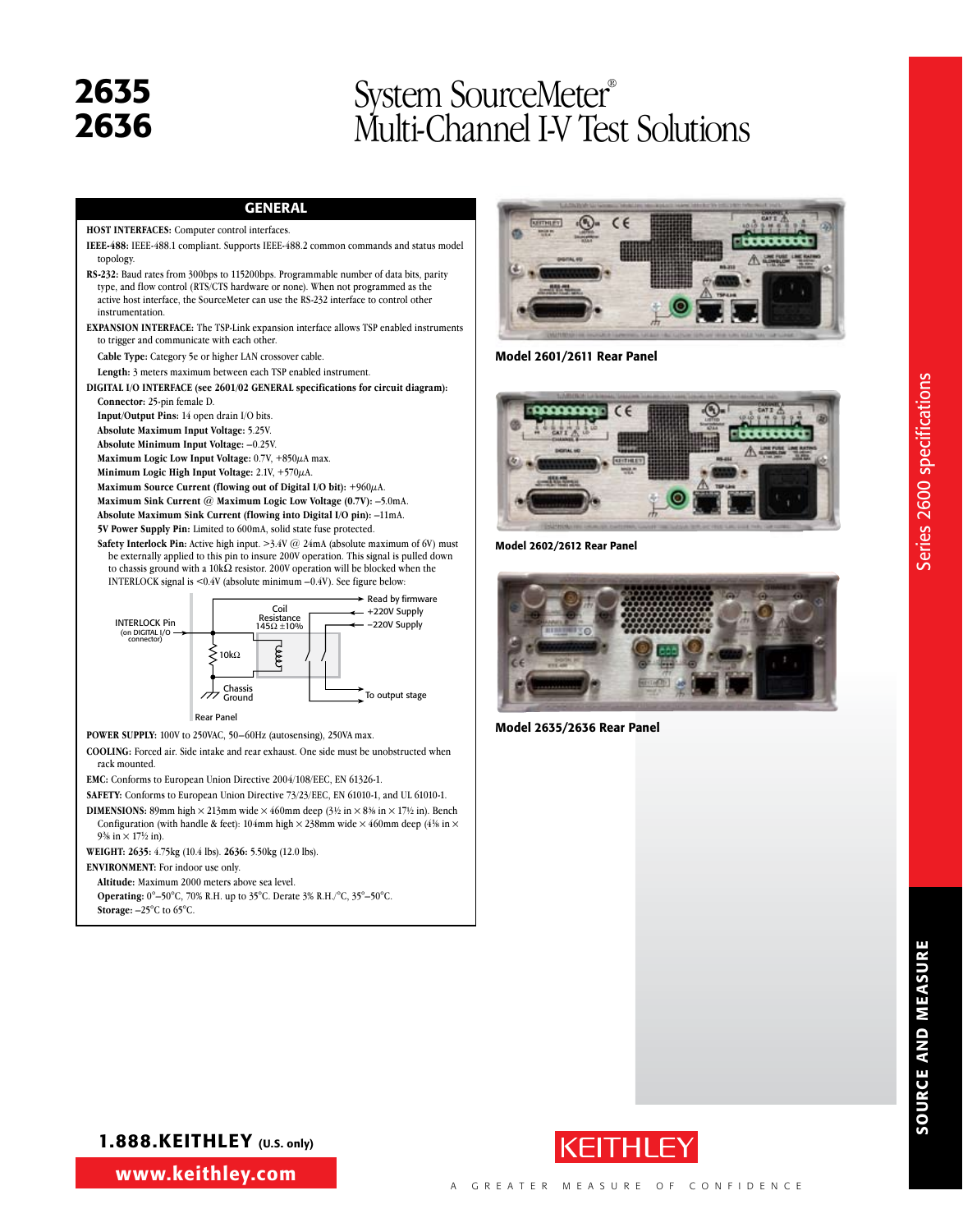#### Speed Specifications<sup>1, 2, 3</sup>

#### Maximum SWEEP OPERATION RATES (operations per second) FOR 60Hz (50Hz):

| A/D Converter<br>Speed | Trigger Origin | Measure<br>To Memorv | Measure<br><b>To GPIB</b> | <b>Source Measure</b><br>To Memorv | <b>Source Measure</b><br><b>To GPIB</b> | <b>Source Measure</b><br>Pass/Fail<br><b>To Memory</b> | Source Measure<br>Pass/Fail<br><b>To GPIB</b> |
|------------------------|----------------|----------------------|---------------------------|------------------------------------|-----------------------------------------|--------------------------------------------------------|-----------------------------------------------|
| 0.001 NPLC             | Internal       | 10000 (10000)        | 8000 (8000)               | 5500 (5500)                        | 3600 (3600)                             | 4900 (4900)                                            | 3100 (3100)                                   |
| 0.001 NPLC             | Digital I/O    | (2650)<br>2700       | 2100 (2100)               | 2300 (2300)                        | 1900 (1875)                             | 2200 (2150)                                            | 1800 (1775)                                   |
| <b>NPLC</b><br>0.01    | Internal       | (3500)<br>4000       | 3600 (3200)               | 2750 (2700)                        | 2300 (2100)                             | 2800 (2500)                                            | 2100 (1975)                                   |
| 0.01 NPLC              | Digital I/O    | 1900<br>(1775)       | 1600(1500)                | 1700 (1600)                        | 1450 (1400)                             | 1600 (1500)                                            | 1400 (1325)                                   |
| NPLC<br>0.1            | Internal       | (475)<br>565         | 555<br>(470)              | (450)<br>540                       | 510<br>(440)                            | 535 (455)                                              | 505 (430)                                     |
| <b>NPLC</b><br>0.1     | Digital I/O    | 490<br>(420)         | 470<br>(405)              | 470<br>(410)                       | 450<br>(390)                            | 470<br>(400)                                           | 450<br>(390)                                  |
| <b>NPLC</b><br>1.0     | Internal       | 59<br>(49)           | (49)<br>59                | (49)<br>58                         | (48)<br>58                              | 58<br>(49)                                             | (48)<br>58                                    |
| <b>NPLC</b><br>1.0     | Digital I/O    | 58<br>(48)           | 58<br>(48)                | 58<br>(48)                         | 57<br>(48)                              | (48)                                                   | 57<br>(48)                                    |
|                        |                |                      |                           |                                    |                                         |                                                        |                                               |

#### Maximum SINGLE MEASUREMENT RATES (operations per second) FOR 60Hz (50Hz):

| A/D Converter<br><b>Speed</b> | <b>Trigger Origin</b> | Measure<br><b>To GPIB</b> | <b>Source Measure</b><br><b>To GPIB</b> | <b>Source Measure</b><br>Pass/Fail<br><b>To GPIB</b> |
|-------------------------------|-----------------------|---------------------------|-----------------------------------------|------------------------------------------------------|
| 0.001 NPLC                    | Internal              | 1110 (1000)               | 880 (880)                               | 840 (840)                                            |
| NPLC.<br>0.01                 | Internal              | (900)<br>950              | 780 (760)                               | 730 (710)                                            |
| NPLC.<br>0.1                  | Internal              | (345)<br>390              | 355 (320)                               | 340 (305)                                            |
| NPLC.<br>1.0                  | Internal              | (48)<br>57                | (47)<br>56                              | (47)<br>56                                           |
|                               |                       |                           |                                         |                                                      |

MAXIMUM MEASUREMENT RANGE CHANGE RATE: >4500/second typical. When changing to or from a range ≥1A, maximum rate is >2000/second typical.

**Maximum SOURCE Range CHANGE RATE:** >400/second, typical.

**Maximum SOURCE FUNCTION CHANGE RATE:** >500/second, typical.

**EXTERNAL TRIGGER INPUT:** The Digital I/O interface signals can be configured to behave as trigger inputs.

**Input Latency (time from trigger input to start of measurement or source change):**

 $<$ 150 $\mu$ s, typical.

**Input Jitter:** <100µs, typical.

**COMMAND PROCESSING TIME:** Maximum time required for the output to begin to change following the receipt of the smux.source.levelv or smux.source.leveli command. <1ms typical.

#### NOTES

Series 2600 specifications

Series 2600 specifications

1. See the Speed Specifications Test Conditions Appendix E in the Series 2600 Reference Manual for more information regarding test conditions

2. Exclude current measurement ranges less than 1mA.

3. 2635/2636 with default measurement delays and filters disabled.



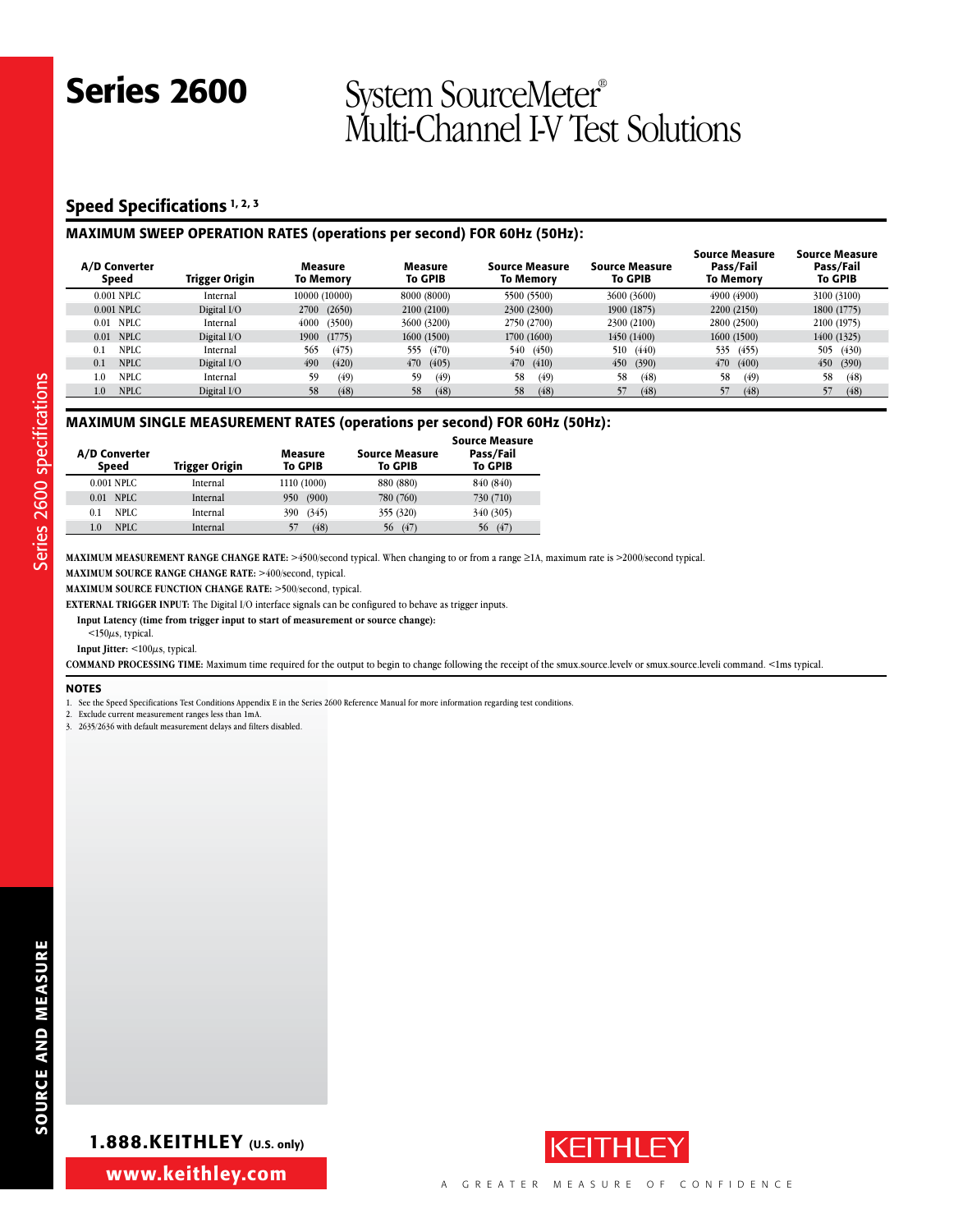#### SUPPLEMENTAL INFORMATION

**FRONT PANEL INTERFACE:** 2-line vacuum fluorescent display (VFD) with keypad and rotary knob. **Display:**

- • Show error messages and user defined messages
- • Display source and limit settings
- • Show current and voltage measurements
- • View measurements stored in non-volatile reading buffers

#### **Keypad Operations:**

- • Change host interface settings
- Save and restore instrument setups
- • Load and run factory and user defined test scripts (i.e. sequences) that prompt for input and send results to the display
- Store measurements into non-volatile reading buffers

**PROGRAMMING:** Embedded Test Script Processor (TSP) accessible from any host interface. Responds to individual instrument control commands. Responds to high speed test scripts comprised of instrument control commands and Test Script Language (TSL) statements (e.g. branching, looping, math, etc.). Able to execute high speed test scripts stored in memory without host intervention.

#### **Minimum Memory Available:** 3 Mbytes (approximately 50,000 lines of TSL code).

- **Test Script Builder:** Integrated Development Environment for building, running, and managing TSP scripts. Includes an Instrument Console for communicating with any TSP enabled
- instrument in an interactive manner. Requires:
- VISA (NI-VISA included on CD)
- • Microsoft .NET Framework (included on CD)
- Keithley I/O Layer (included on CD)
- • Pentium III 800MHz or faster personal computer
- • Microsoft Windows 98, NT, 2000, or XP

**READING BUFFERS:** Non-volatile storage area(s) reserved for measurement data. Reading buffers are arrays of measurement elements. Each element can hold the following items:

- • Measurement
- Measurement status
- Timestamp
- • Source setting (at the time the measurement was taken)
- • Range information

Two reading buffers are reserved for each SourceMeter channel. Reading buffers can be filled using the front panel STORE key and retrieved using the RECALL key or host interface. **Buffer Size, with timestamp and source setting:** >50,000 samples.

#### **Buffer Size, without timestamp and source setting:** >100,000 samples.

**Battery Backup:** Lithium-ion battery backup. 30 days of non-volatile storage. Typical battery life is 1 year.

**Software Interface:** Direct GPIB/VISA READ/WRITE for VB, VC/C++< LabVIEW, LabWindows/ CVI, and TestPoint.

**Factory TSP Scripts:** See www.keithley.com for Keithley-supported application-specific scripts. **SYSTEM EXPANSION:** The TSP-Link expansion interface allows TSP enabled instruments to trigger and communicate with each other. See figure below:



Each SourceMeter has two TSP-Link connectors to facilitate chaining instruments together.

- • Once SourceMeter instruments are interconnected via TSP-Link, a computer can access all of the resources of each SourceMeter via the host interface of any SourceMeter.
- A maximum of 16 TSP-Link nodes can be interconnected. Each SourceMeter consumes one TSP-Link node.
- **TIMER:** Free running 47 bit counter with 1MHz clock input. Reset each time instrument powers up. Rolls over every 4 years.

**Timestamp:** TIMER value automatically saved when each measurement is triggered. **Resolution:** 1µs.

**Accuracy:** 100ppm.

Series 2600 specifications

Series 2600 specifications